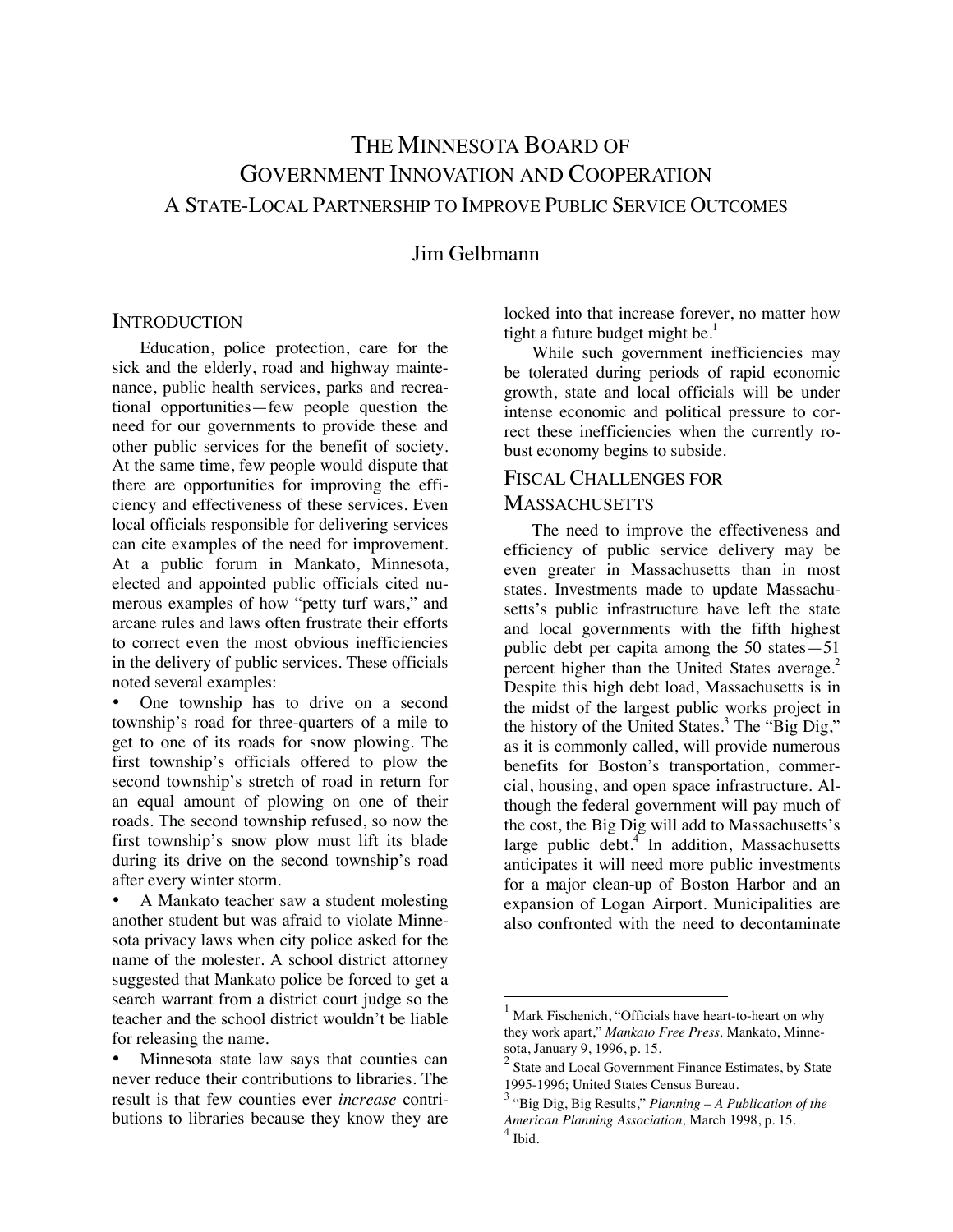polluted "brownfields" to make way for new commercial and industrial development.<sup>5</sup>

Massachusetts state and local governments also maintain the 9th highest per capita annual operating expenditures among the 50 states—12 percent above the United States average.<sup>6</sup> These expenditures provide the high level of quality public services that Massachusetts citizens expect from their governments.

Over the past year, the state legislature has struggled to find additional funds to address emerging public service needs. There exists strong public support for initiatives to reduce K-12 class sizes, provide affordable housing and health care, including prescription coverage for seniors living on a fixed income, make neighborhoods safer, and to help people escape from a life dependent on public assistance.<sup>7</sup> Providing Massachusetts citizens with significant tax relief is also high on everyone's agenda. Over the past 12 months, the question before the governor and the legislature has shifted from "Is there going to be a reduction in taxes?" to "How much of a reduction in taxes is the Commonwealth going to provide?" to "How much additional tax relief will be forthcoming in future years?"<sup>8</sup>

Strong economic growth has made it possible for the Commonwealth to meet the dual demands of improved public services and significant tax relief. An extended period of slower growth will make meeting these demands more challenging. To meet the challenge, state and local officials must scrutinize all public budgets and eliminate programs and services that are no longer needed. However, it is unlikely such efforts alone will yield the savings necessary. More emphasis must be placed on developing and implementing more efficient and effective service delivery systems. The Commonwealth must be open to eliminating or modifying arcane rules and laws that prevent local

 $\ddot{\phantom{a}}$ 

officials from developing creative means for providing the same or better services with fewer public dollars. State and local officials must work in partnership to eliminate needless duplication of services. Furthermore, innovative, cost-effective solutions must be developed to address emerging public service needs.

Two significant opportunities exist for reducing local service expenditures and improving public service outcomes:

1) County, city, town, and school officials should develop and implement more shared service agreements, reducing unnecessary duplication of services and capitalizing on economies of scale in the delivery of specific services.

2) The Commonwealth should eliminate overly prescriptive rules and laws that dictate how a program or service is to be delivered. Instead, state officials should establish desirable public service outcomes and allow local officials the flexibility to determine how best to achieve those outcomes.

### OBSTACLES TO IMPROVING PUBLIC SERVICE **DELIVERY**

Figure 1 lists the individuals with whom I spoke in the process of conducting research for this paper. All of these individuals are knowledgeable about local government operations in Massachusetts. Without exception, they shared the belief that Massachusetts local governments, in general, do not take advantage of intergovernmental service delivery opportunities. When asked if a program to promote intergovernmental cooperation would be well received by Massachusetts municipalities, David Baier, Director of the Legislative Division of the Massachusetts Municipal Association, offered the following candid response:

"In Massachusetts, you'd be looking at a revolution. Massachusetts is essentially comprised of 351 independent nation states. There is very little intergovernmental cooperation in the delivery of services by these municipalities. Our state's history on regionalism is somewhat thin." $\frac{9}{2}$ 

Many officials expressed concern that the Commonwealth should not always assume that

<sup>&</sup>lt;sup>5</sup> Telephone conversation with Jay DiPucchio, Franklin Council of Governments, July 29, 1999.

<sup>6</sup> State and Local Government Finance Estimates, by State 1995-1996; United States Census Bureau.

 $\sqrt{7}$  Excerpts from the Inaugural Address of Governor Paul Cellucci, January 7, 1999; statements made by Debbie Rock, Executive Assistant to Senator Mark Montigny, Chair of the Senate Ways and Means Committee, during a telephone interview on August 2, 1999.

<sup>&</sup>lt;sup>8</sup> Excerpts from the Inaugural Address of Governor Paul Cellucci, January 7, 1999.

<sup>&</sup>lt;sup>9</sup> Telephone conversation with David Baier, Massachusetts Municipal Association, August 3, 1999.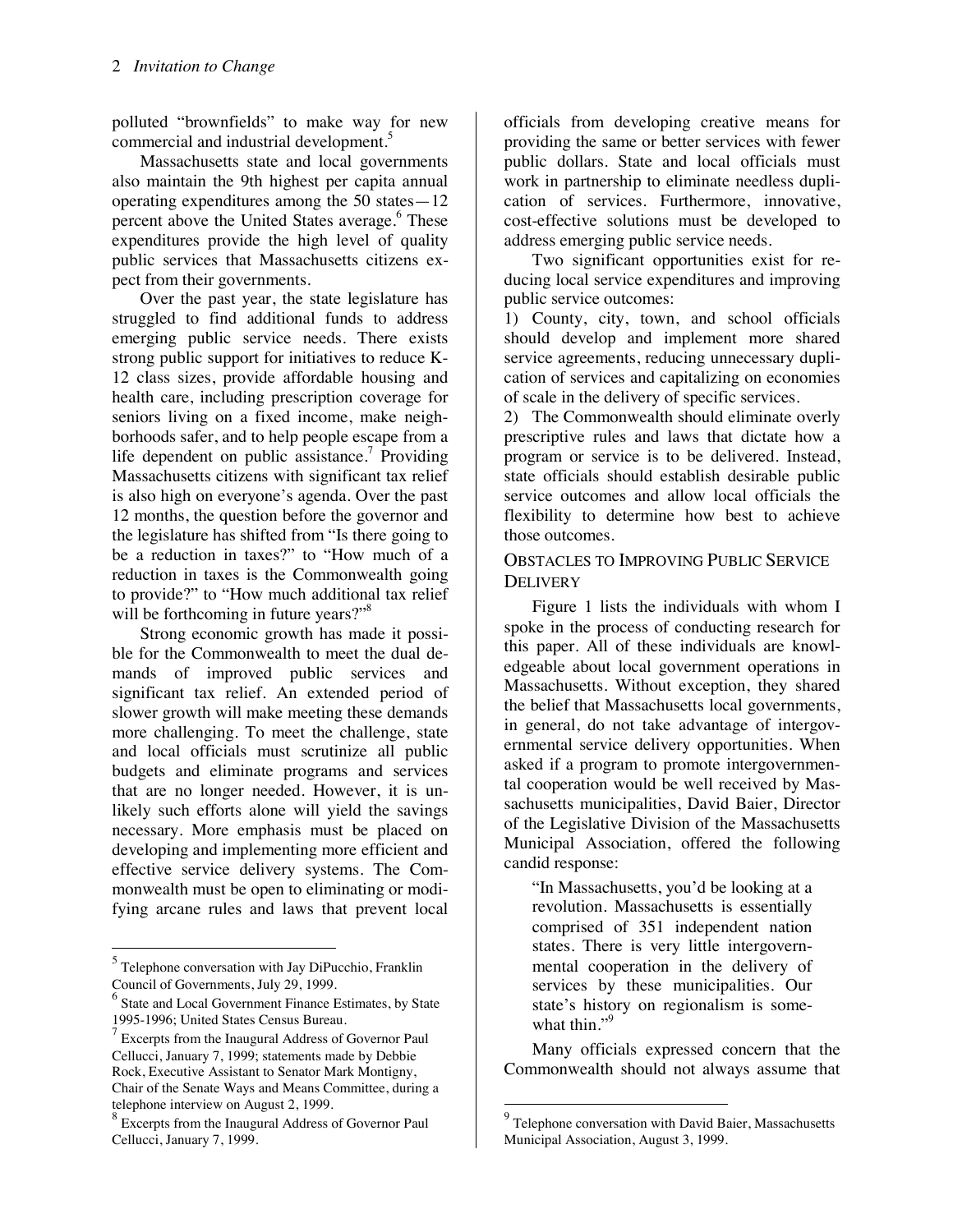**Figure 1.** Individuals interviewed for this paper who are knowledgeable about the current operations of local governments in Massachusetts.

| Name                    | Affiliation                                            |
|-------------------------|--------------------------------------------------------|
| David Baier             | Massachusetts Municipal Association                    |
| Jack Dacy               | <b>Norfolk County</b>                                  |
| Jay DiPucchio           | <b>Franklin Council of Governments</b>                 |
| Janet Fishstein         | City of Boston, Department of Neighborhood Development |
| Mary Ford               | Mayor, City of Northampton                             |
| <b>Richard Howard</b>   | Mayor, City of Malden                                  |
| Penny Geis              | Hampshire Council of Governments                       |
| Libby Gibson            | <b>Nantucket County</b>                                |
| <b>Bryan Glascock</b>   | <b>Boston Environmental Protection Agency</b>          |
| <b>Robert Lawton</b>    | Yarmouth Township                                      |
| <b>Howard Leibowitz</b> | <b>Boston Mayor's Office</b>                           |
| Leonard Kopelman        | Kopelman and Paige Law Firm                            |
| <b>Steve McGoldrick</b> | Metropolitan Area Planning Council                     |
| Carol Meehan            | <b>Hampden County</b>                                  |
| Jeff Nutting            | Stoneham Town Manager                                  |
| Mark O'Connell          | Massachusetts Association of School Committees         |

"one size fits all" when it comes to prescribing the best way for local officials to conduct their affairs. Jay DiPucchio, former executive director of the Franklin Council of Governments, echoed the opinions of many rural local officials when he remarked, "Beacon Hill just doesn't quite get it when it comes to delivering services in a rural area. The state needs to let municipalities do their own business. It needs to get out of the way." $^{10}$ 

When asked for a specific example of state rules and laws that are overly prescriptive and may result in excess expenditures, nearly all local officials contacted for this study mentioned laws governing local procurement and construction.

Libby Gibson, Nantucket County Administrator, explained how the state's "one-size-fitsall" mentality results in excessive public works expenditures for Nantucket County. Gibson noted that the county must use a state certified contractor for any public works project costing more than \$25,000. Unfortunately, none of the contractors based on Nantucket Island are on the state's list of certified contractors. The island contractors have told Gibson that the state's certification process is too cumbersome given the limited opportunities they would have to bid on public works projects. Therefore, for any public

 $\overline{a}$ 

works projects in excess of \$25,000, Gibson must seek services from a contractor off the island. Using non-island contractors often increases the prices she must pay, given the contractor's need to transport heavy equipment to the island. In many cases, Gibson claimed, she is unable to find a state-certified contractor willing to complete the job in a timely manner. $<sup>11</sup>$ </sup>

David Baier of the Massachusetts Municipal Association explained the origin of the Commonwealth's overly burdensome public construction laws. As is often the case with state rules and laws that limit local flexibility, those governing public construction were prompted by a scandal involving abuse of public construction funds and shoddy construction of buildings. In response to these abuses, the Commonwealth established the Ward Commission to recommend appropriate reforms; many of the restrictive laws and rules governing public construction projects reflect the Commission's recommendations.

More specifically, Baier cited laws that require public entities to adhere to the Design-Bid-Build method of construction procurement. Design-Bid-Build prohibits the contractor that initially designs a project from serving as the contractor that builds the project—the public entity must re-bid project construction after the

<sup>&</sup>lt;sup>10</sup> Telephone conversation with Jay DiPucchio, Franklin Council of Governments, July 29, 1999.

 $11$  Telephone conversation with Libby Gibson, Nantucket County, July 29, 1999.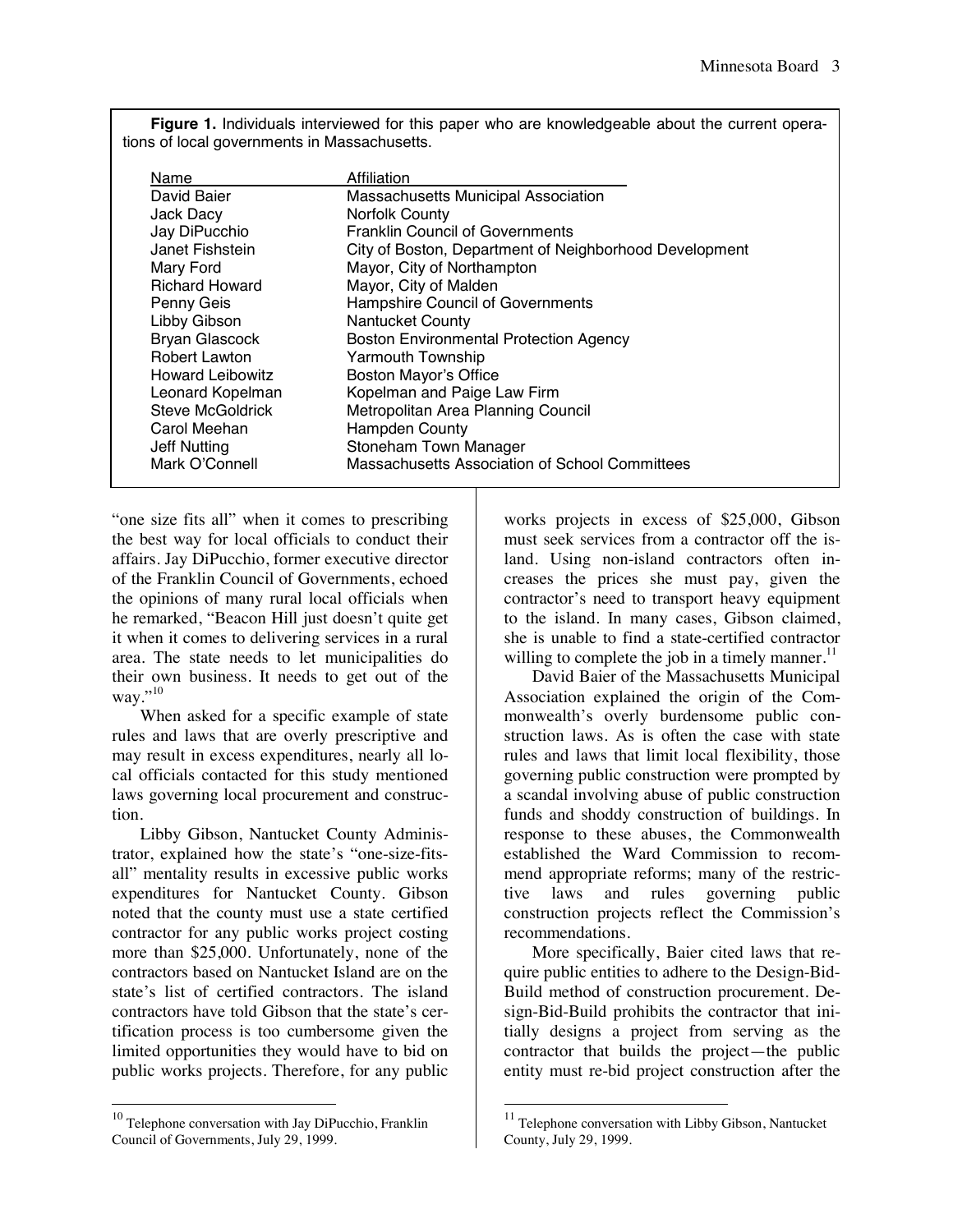initial design work is completed. Related laws require the solicitation of bids for all major subcontractors on a public construction project, which adds cost and can create both conflict on the job and significant delays. $^{12}$ 

A recently released study by Douglas D. Gransberg, Associate Professor of Construction Science at the University of Oklahoma, corroborates Baier's assertion. The study compared projects in Massachusetts to those in three other states with fewer restrictions and concludes, in pertinent part, "The data support the assertion that the net effect of restrictive procurement legislation is to increase both the cost and the time it takes to deliver a public facility."<sup>13</sup>

A major public construction project underway in Massachusetts illustrates the possible benefits of waiving overly prescriptive rules. The City of Malden initiated a project to replace nine school buildings with five new, modern school buildings. The city sought and received special legislation that exempted it from the filed sub-bid law and several other regulatory provisions. In return, the city agreed to require all contractors and sub-contractors to use union labor. The labor unions in turn agreed to specific no-strike provisions and wage rates.<sup>14</sup>

Three of the five schools opened in September 1999. The contingency expenditures for those three buildings have amounted to less than 2 percent of anticipated total construction costs. The city had budgeted 4 percent of anticipated construction costs for contingency expenditures. Mayor Richard Howard noted, "In Massachusetts, it is extremely rare for contingency expenditures to be held to 2 percent of the total budget. You budget for 4 percent contingency expenditures with the clear expectation you'll spend it all; you hope those expenditures won't exceed 4 percent." Mayor Howard went on to claim, "If our current experience holds true for all five buildings, the entire project will come in well under budget and on time." Mayor Howard

 $\ddot{\phantom{a}}$ 

attributes much of the project's success to the waiver the city received.<sup>1</sup>

State laws and rules governing public construction contracting procedures are but one example of state laws that inhibit local flexibility. Robert Lawton, Town Manager for Yarmouth, Massachusetts, noted that his town has spent more than a year trying to secure the necessary state permits to use treated wastewater as fertilizer for a public golf course. Lawton expressed his frustration, "This is not a new idea. Hundreds of municipalities across the nation are currently employing this practice on a regular basis. I can't understand why it is taking so long for the state to review our request and act on it."<sup>16</sup>

Lawton also explained that the state requires towns to obtain approval from a town meeting and the state before expending unanticipated grant funds or other revenue received for a specific purpose. For example, Yarmouth recently re-negotiated its contract with the local cable operator. As part of the new agreement, the cable company agreed to pay the town an additional \$50,000 to enable it to hire an employee to maintain the town's electronic networks. Lawton had to obtain approval from a town meeting and the state before he could hire the network person.<sup>17</sup>

#### *Risk*

Significant risks exist whenever established systems are changed. In the private sector, there is the potential for significant economic reward for individuals and businesses that take risks. If an attempt to improve *public* service delivery succeeds, the most the officials responsible can hope to gain is the appreciation of the citizens and some personal satisfaction. If the effort fails to yield the intended results, citizens will hold the officials accountable for the unnecessary expenditure of tax dollars.

Local officials who invest tax dollars to develop and implement a new, untested service delivery system risk losing the public investment. Public officials who experiment with new ideas for improving the effectiveness or efficiency of a public service risk the political support of key stakeholders of the public service—

1

 $12$  Telephone conversation with David Baier, Massachusetts Municipal Association, August 3, 1999.

<sup>13</sup> Douglas D. Gransberg, "The Cost of Inaction, Does Massachusetts Need Public Construction Reform?" White Paper, Pioneer Institute for Public Policy Research, September 1999, p. 18.

<sup>&</sup>lt;sup>14</sup> Telephone conversation with Mayor Richard Howard, City of Malden, August 16, 1999.

 $15$  Ibid.

<sup>16</sup> Telephone conversation with Robert Lawton, Yarmouth, Massachusetts, August 13, 1999.

 $17$  Ibid.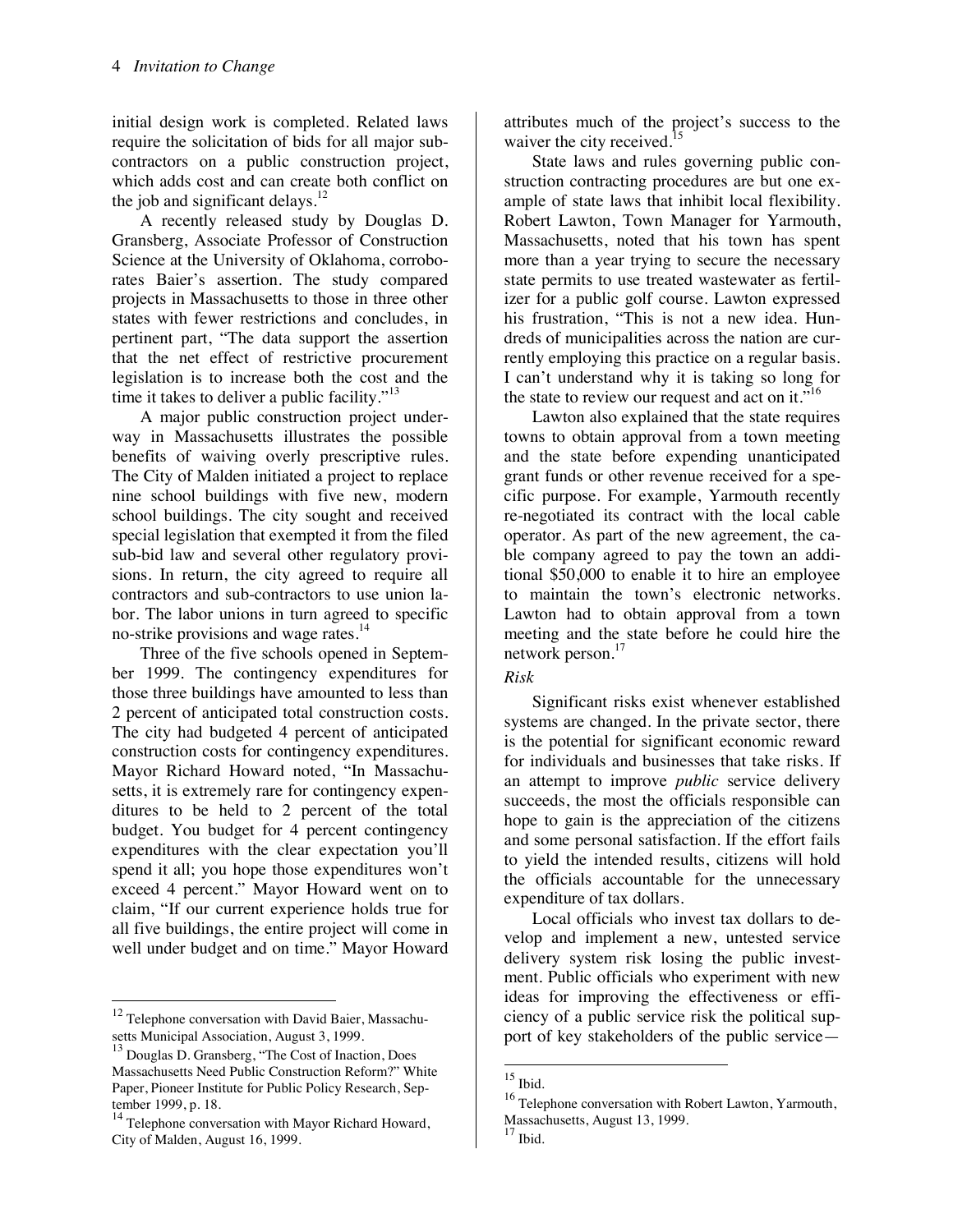the public employees who deliver the service, the recipients of the service, and the taxpayers. These stakeholders often feel threatened by any attempt to change the status quo. Elected public officials who take risks that do not achieve their intended results may face an electorate that is unwilling to allow them to continue in office; appointed public officials may find themselves looking for new employment.

There are unanswered questions associated with the development of untested solutions to emerging public service needs. Will the public recognize and accept the need for the new service? Will the new service adequately address the need? Do the benefits of the new service outweigh the costs of implementing it? If the answer to any of these questions is no, the local officials responsible for the initiative may be held accountable for a perceived unnecessary expenditure of public funds.

Promoting cooperative public service delivery systems may eliminate needless duplication of services, but it too involves risk. Local officials who enter into cooperative service delivery arrangements must recognize and accept the fact that they will no longer have complete control over the service delivery system. The *safe* course of action in administering public services is to avoid trying anything new or innovative.

One option for minimizing the risks of implementing new service delivery systems is to spread those risks among multiple levels of government. An option for minimizing the potential negative consequences of unsuccessful innovations is to limit implementation to a few municipalities.

# THE MINNESOTA BOARD OF GOVERNMENT INNOVATION AND COOPERATION

During the past six years, a promising program has been in place in Minnesota that recognizes the need to minimize the risks associated with innovation in the public sector. The program, known as the Minnesota Board of Government Innovation and Cooperation, could serve as a model for Massachusetts as it looks for opportunities to promote more efficient and effective service delivery systems.

#### **OVERVIEW**

The Minnesota Board of Government Innovation and Cooperation ("the Board"), heralded as "among the nation's best models for improving government efficiency and effectiveness, $"^{18}$ was created by the 1993 Minnesota State Legislature. The mission of the Board is to work with local governments and school districts to improve the effectiveness and efficiency of locally delivered public services. The eleven-member Board includes the State Auditor, the Commissioners of Administration and Finance, two Administrative Law Judges, and six legislators. The Board has two professional staff members, who administer three separate program areas: 1) Competitive grants to fund innovative pilot projects designed to improve the effectiveness and efficiency of public services. 2) A process for waiving administrative rules and granting exemptions from enforcement of procedural laws. 3) Assistance to local governments seeking to merge operations to increase efficiency.

The Board has an annual budget of \$1,014,000, of which \$154,000 is reserved for administrative expenses. The remaining \$860,000 is used to fund the Board's competitive grants and provide financial assistance for local governments that agree to merge operations. $<sup>1</sup>$ </sup>

#### THE COMPETITIVE GRANT PROGRAMS

The Board is authorized to award statefunded grants to local units of government to promote innovation and intergovernmental cooperation in the delivery of local government services.<sup>20</sup> They require collaboration between multiple levels of government and/or non-profit service providers. The grants, which are awarded annually through a competitive process, fund pilot projects. Planning grants may not exceed \$50,000; grants to fund start-up costs of a shared service may not exceed  $$100,000.<sup>21</sup>$  The goal of the grant program is to encourage local officials to develop models for improving the effectiveness and efficiency of local services. Grant recipients document their processes and

<sup>18</sup> *Star-Tribune* editorial, April 28, 1999.

<sup>19</sup> *Laws of Minnesota, 1999,* Chapter 250, Article 1, Section 33.

<sup>20</sup> *Minnesota Statutes (1998),* § 465.798 through § 465.801.

<sup>21</sup> *Minnesota Statutes (1998),* § 465.798 through \$465.801.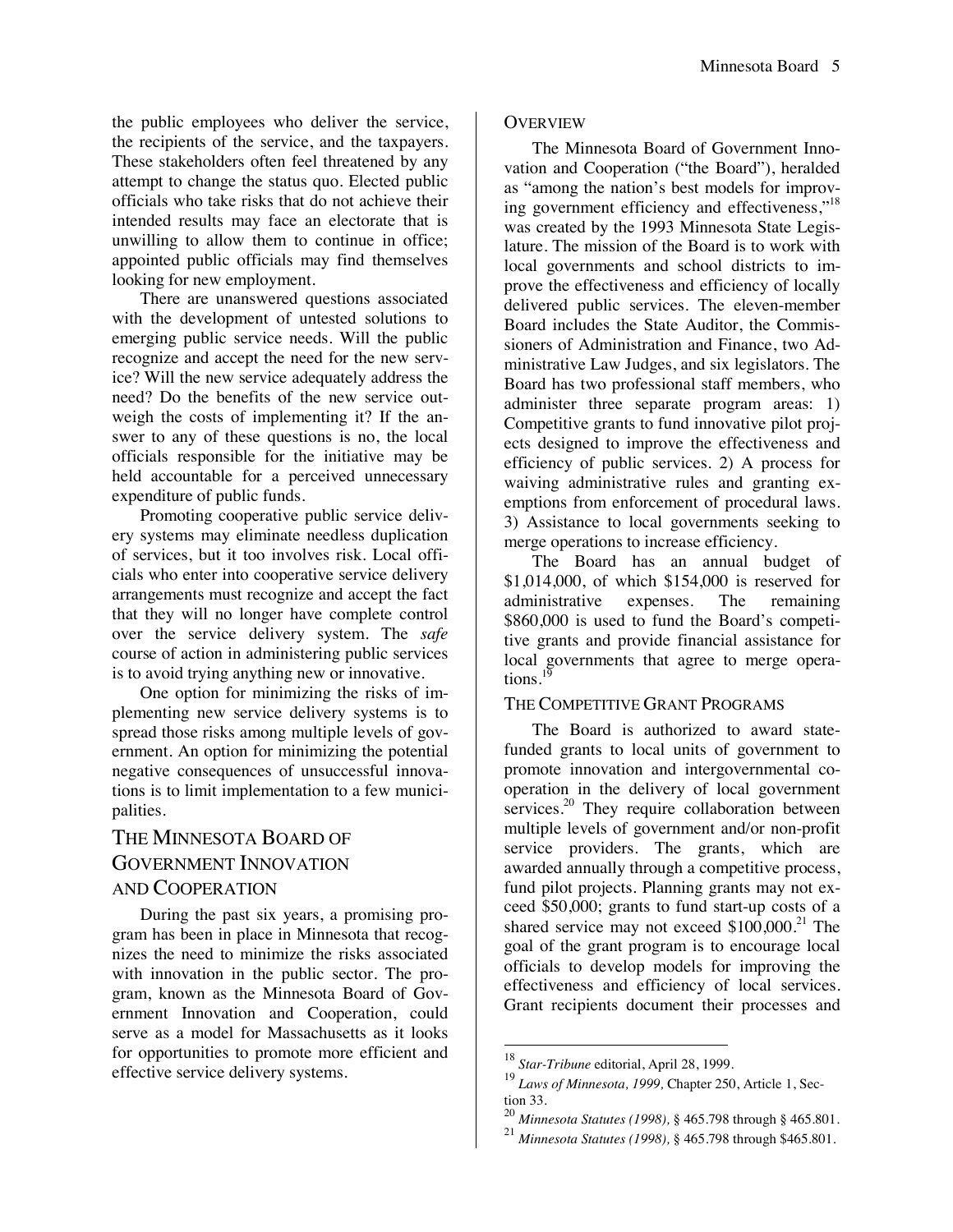performance outcomes, including savings, thereby encouraging other local officials to replicate the successful models without state assistance.

Through the grants, the state shares the financial risks of innovation. Using state funds to pay a portion of the costs of the pilot projects reduces the fiscal risks for local officials who are otherwise willing to develop and implement the projects. As Jim Mulder, executive director of the Minnesota Association of Counties, commented, "You wouldn't believe it, but those small state grants really do make a difference. County Boards are much more willing to approve spending county funds on an untested pilot project if they are assured that the state is willing to kick in some funds as well." $^{22}$  Jim Miller, executive director of the League of Minnesota Cities, echoed Mulder's comments, noting that the Board's "grant funds have served as that final 'nudge' to motivate cities and other local governments to partner and cooperate as they try new approaches to municipal service delivery."<sup>23</sup>

Since its inception in 1993, the Board has received 510 applications for competitive grants and has awarded \$4,649,319 for 80 pilot projects. Forty-three pilot projects improved the efficiency of a service, 32 improved the effectiveness of a service, and, thus far, only five have been unable to achieve their anticipated objectives. The actual and projected savings achieved by the 43 projects that focused on improved efficiencies totaled \$14,886,993, including \$7,194,863 in recurring annual savings. $^{24}$ 

Grants awarded by the Board generally fall into one of three categories: 1) pilot projects developed and implemented by two or more local units of government that focus on improving the

1

efficiency of a public service; 2) pilot projects developed by one or more local units of government that focus on improving the effectiveness of a public service or addresses an emerging need for a new public service; and 3) projects initiated by two or more local units of government that will produce data for immediate use by multiple units of government.

The following projects focused on improving efficiency.

Rock County, a predominantly rural county in the southwest corner of the state, and all cities within the county have merged their city and county law enforcement agencies into a unified, countywide law enforcement agency. County Sheriff Departments serve all Minnesota counties, city police departments serve larger cities, and 1 or 2 person police departments serve many small cities. Rock County is the first Minnesota County to merge these departments into a single agency. The estimated savings for the cities and the county are \$43,000 annually, made possible by the elimination of duplicative administrative  $\csc^{25}$ 

Thanks to seed money from the Board, McLeod County, the City of Hutchinson, and the Minnesota Department of Transportation collaborated on building and operating a single vehicle maintenance facility, instead of building three separate facilities. The project saved taxpayers \$500,000 in construction costs. The operational efficiencies will yield approximately \$127,000 in savings every year. Furthermore, Minnesota's environment will benefit from consolidation of the salt, sand, and fuel storage facilities. Providing adequate environmental safeguards at a single site is more cost effective, and involves less environmental risk than at several sites. The City of Hibbing, Saint Louis County, and the Minnesota Department of Transportation are replicating the Hutchinson facility. Other areas of the state are also expressing interest in the model.<sup>26</sup>

• Every winter, Minnesota cities and counties spread millions of tons of sand and seal coat aggregate on city streets. Every spring, much of this sand and aggregate is swept up, requiring

 $\ddot{\phantom{a}}$ 

 $22$  Conversation with Jim Mulder, executive director, Minnesota Association of Counties, February 22, 1999.

<sup>&</sup>lt;sup>23</sup> Letter from Jim Miller, executive director, League of Minnesota Cities, to Jim Gelbmann, executive director, Minnesota Board of Government Innovation and Cooperation, February 25, 1999.

<sup>&</sup>lt;sup>24</sup> "Minnesota Board of Government Innovation and Cooperation: Pilot Projects Making Government More Efficient and Effective," a report to the State Government Finance Committee of the Minnesota State Senate, March 24, 1999. Local officials in their grant applications, quarterly progress reports and final project reports, have certified estimates of savings achieved or anticipated by individual pilot projects.

 $^{25}$  Final Report to the Board from Kyle Oldre, Rock County Administrator, January 30, 1998.

<sup>26</sup> Final Report to the Board from John P. Rodeberg, P.E., Director of Engineering for the City of Hutchinson, January 13, 1997.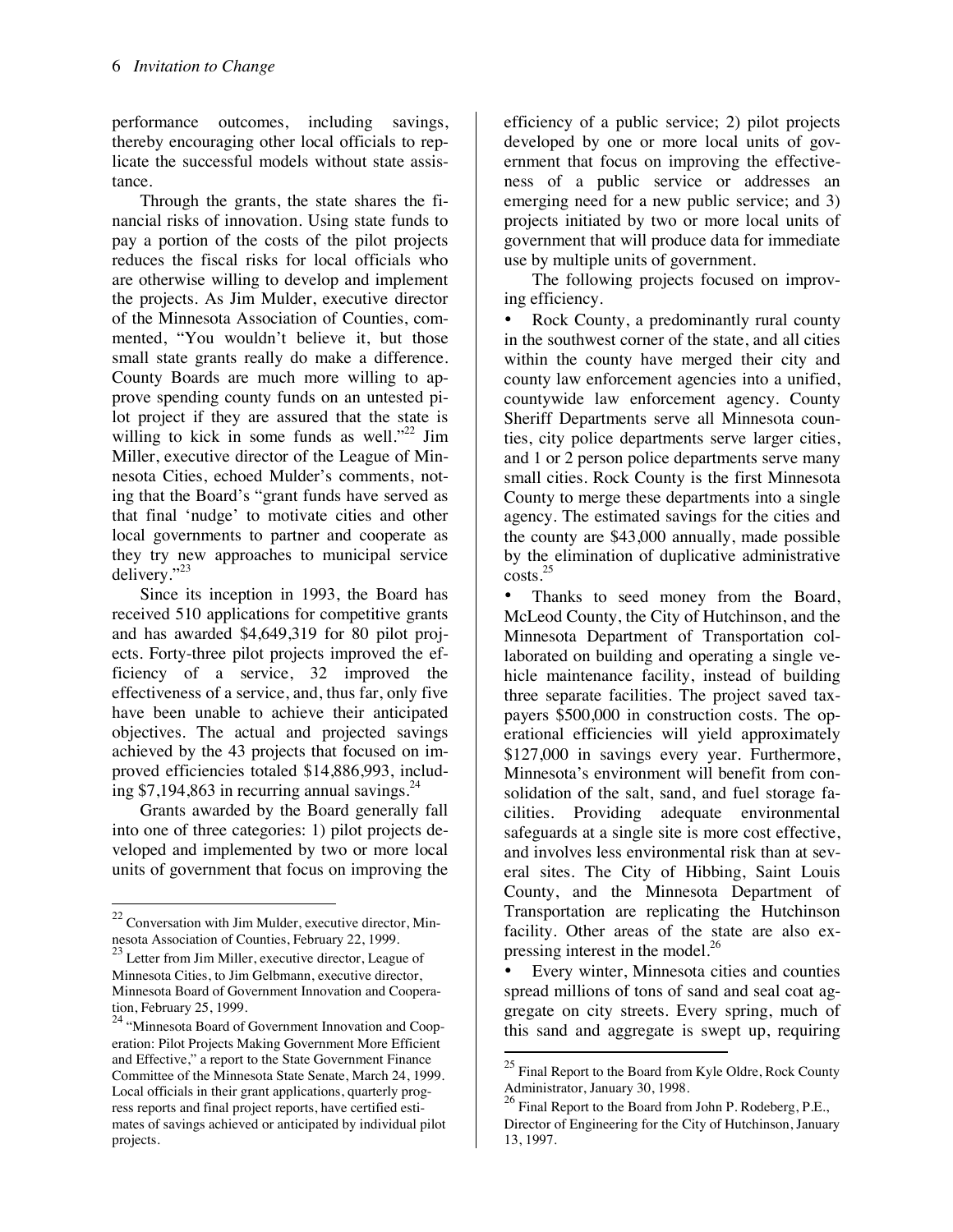the cities to pay hefty fees to dispose of it in area landfills. With the assistance of the Board, Ramsey County and eleven municipalities within the county have cooperatively purchased state-ofthe-art road sand and gravel recycling equipment. The county and cities estimate this initiative will produce net savings of over \$1 million annually in reduced sand and gravel purchases and landfill disposal fees.<sup>27</sup>

Many projects involve intergovernmental collaborations to improve the effectiveness of an existing service or to develop and implement a new service in response to an emerging need.

Law enforcement and social service agencies in Northwestern Hennepin County (a suburban area of Minnesota's most populated county) became concerned about the unmet needs of teenage runaways and their families. Law enforcement officials readily acknowledged that teenage runaways were a low priority. Using a grant from the Board, six suburban police departments, Hennepin County Social Services, the Anoka-Hennepin School District and four area non-profit social service agencies have begun an initiative to do extensive follow-up on runaway youth incidents, with police officers assigned to a special taskforce. Cases are no longer closed when the youth is returned to the home; police and social workers try to address the issues that caused the youth to flee. The task force often uncovers serious issues, such as child abuse by a chemically dependent parent or a non-related adult male who lured a teenage girl into a life of prostitution and drug abuse, and also parents and children who could benefit from counseling to resolve numerous but relatively minor issues within the home. In the short term, this program will not save money—indeed it will increase local expenditures. But try telling the parents of these runaway children that the program is a waste of taxpayer dollars.<sup>28</sup>

A third category of projects funded by the Board involve cooperative projects or studies designed to generate information that will be

1

immediately beneficial to local governments throughout the state.

• Four school districts designed and implemented a study to determine the amount of learning that is lost during the 12-week summer vacation. In late May of this year, 160 randomly selected fifth grade students were given a standardized test to establish baseline data. Subsets of these students received varying degrees of education during the summer months, ranging from full-time schooling to no formal schooling. Tests were administered throughout the summer. The data from this study will be useful to all Minnesota school districts.<sup>29</sup>

• The Coalition of Greater Minnesota Cities used grant funding from the Board to establish a process for conducting scientifically sound evaluations of wastewater discharge standards imposed by the Minnesota Pollution Control Agency on municipal plants. The study focused on developing a defensible cost-benefit analysis of various wastewater discharge standards. The study noted that "cost considerations alone will probably not be sufficient to relax limits when the science behind them is correct. However, where large increases in cost lead to only minor improvements in water quality, cost should be weighed heavily in the setting of limits." The study found that many of the existing effluent standards maintained by the Minnesota Pollution Control Agency are outdated and new scientific evidence exists to support less restrictive standards. The study found that the permit issued to the Rochester facility imposed an ammonia discharge limit "that was already outdated when the plant went into operation in 1984. Limits according to current standards are 1.8 to 4.6 times (greater) than the existing ones." Yet, using the outdated standards, the City of Rochester was forced to spend over \$8 million on an ammonia reduction  $(nitrification)$  system.<sup>30</sup> The project will benefit every city as it evaluates existing and future effluent discharge permit specifica-

 $^{27}$  Final Report to the Board from Daniel G. Schacht, Maintenance and Operations Engineer for Ramsey County, September 13, 1996; follow-up telephone discussion with Mr. Schacht on August 16, 1999.

 $28 \text{ Information taken from the initial grant application.}$ (January 28, 1998) and quarterly progress reports filed by the Champlin Chief of Police (October 9, 1998 and March 29, 1999).

<sup>29</sup> Information taken from the initial grant application (January 30, 1998) and quarterly progress report filed by Dale Zellmer, Director of Supplemental Programs for the Anoka-Hennepin Public Schools (July 15, 1999).

 $30$  Information taken from the initial grant application (January 30, 1998) and quarterly progress report filed by Kathryn Ludwig, Project Manager for the Coalition of Greater Minnesota Cities (July 15, 1999).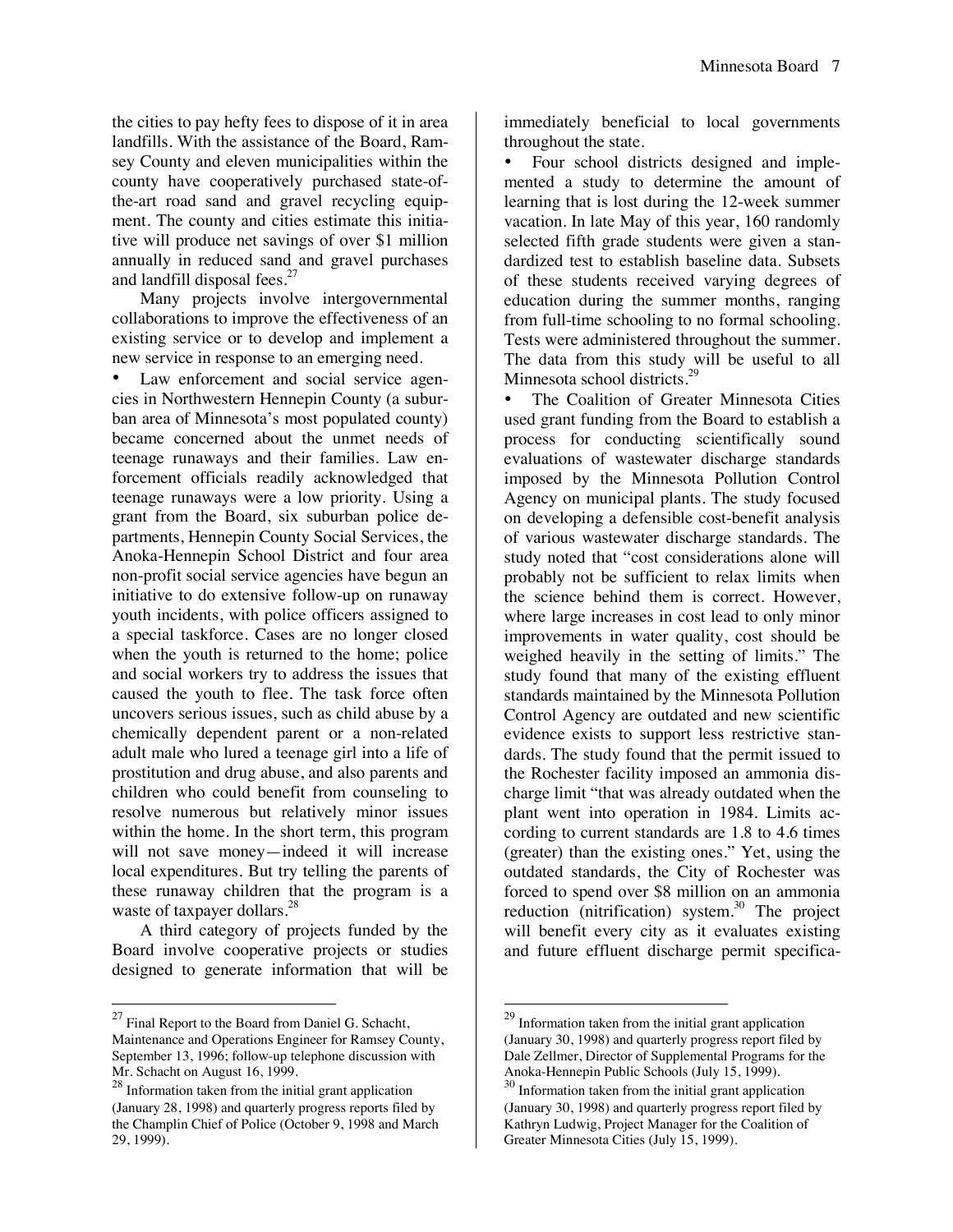tions issued by the Minnesota Pollution Control Agency.

### WAIVERS AND EXEMPTIONS

The Board's most unique authority is its ability to waive administrative rules and grant limited exemptions from enforcement of procedural laws, if a local unit of government is able to suggest an alternative process that will yield the same or better result.<sup>31</sup> While a few Minnesota state agencies are able to waive their own rules, the Board is able to waive rules promulgated by all agencies. $32$  The independence of the Board helps ensure a more objective review of waiver and exemption requests. By authorizing waivers and exemptions, the Board removes state-imposed barriers to improved public services and enables local officials to focus on service outcomes. By granting a waiver or exemption for a single unit of government, as opposed to waiving the rule for the entire state, the Board minimizes the risks associated with failure to achieve the desired outcome. It also limits any unintended consequences of the alternative process to a specific geographic area. If a waiver or exemption results in more efficient or effective services without any unintended consequences, the Board and the local government officials work together to advocate that the rule or law be changed, allowing all local governments to implement the improved process.

Chief author of the Board's authorizing legislation, State Senator and Assistant Majority Leader Ember Reichgott Junge, explains that the Board's waiver and exemption authority is based on the same concept as Minnesota's charter school legislation. Senator Junge noted that Minnesota's charter school legislation eliminates the need for charter schools to abide by most of the rules and laws to which all other public schools must adhere, while their overall ability to educate children is closely monitored by the Department of Children, Families, and Learning and the state legislature.<sup>33</sup> Both the charter

1

school legislation and the Board's ability to grant waivers and exemptions are based on the premise that state rules and laws should establish desirable public service outcomes and local officials should be given significant flexibility to determine how best to achieve them.

The composition of the Minnesota Board is based in large part on the Board's ability to grant waivers and exemptions. The legislative authors were careful to create a neutral Board that had no formal interest in administering or regulating programs and services delivered by local units of government. No representatives of local units of government were placed on the Board. Two administrative law judges were placed on the Board based on their knowledge and familiarity with the appropriate role of state administrative rules. The legislature intended to ensure that all requests for waivers and exemptions would be given a fair and impartial hearing. The Board's neutrality addressed concerns by local government advocates that all other avenues for seeking waivers from rules required local officials to appeal to the very agency that promulgated the rule. It is often difficult for agency staff that invested heavily in the writing of a rule to admit that there may be better ways to achieve a desired outcome or that there may be situations where the rule should not apply.

To obtain an exemption from the state's filed sub-bid law, Malden officials had to lobby the Massachusetts Legislature. In Minnesota, the same type of exemption could be obtained by submitting a brief application to the Board of Government Innovation and Cooperation.

Jay DiPucchio, former executive director of the Franklin Council of Governments, recognized the benefits of authorizing an administrative Board to grant waivers and exemptions. DiPucchio related the difficulty he had collecting a \$1 million grant from the United States Environmental Protection Agency (EPA). The grant was awarded to the Franklin Council of Government to capitalize a revolving loan fund to clean-up contaminated brownfields. Prior to dispersing the grant, the EPA wanted assurances that the Franklin Council of Governments had the authority from the Commonwealth to administer a revolving loan fund. DiPucchio complained that his efforts to obtain the specific statutory authority "got caught up in somebody's horse trading" within the Massachusetts Legis-

<sup>31</sup> *Minnesota Statutes (1998), § 465.797.*

<sup>32</sup> Minnesota law pre-empts the Board from waiving rules governing the delivery of services by Minnesota School Districts if the State Board of Education also has the authority to grant the requested waiver.

 $\frac{33}{33}$  Comments made by Senator Ember Reichgott Junge during a meeting with Jim Gelbmann, executive director of the Board, and Tom Krueger, legislative assistant to Senator Junge, March 23, 1999.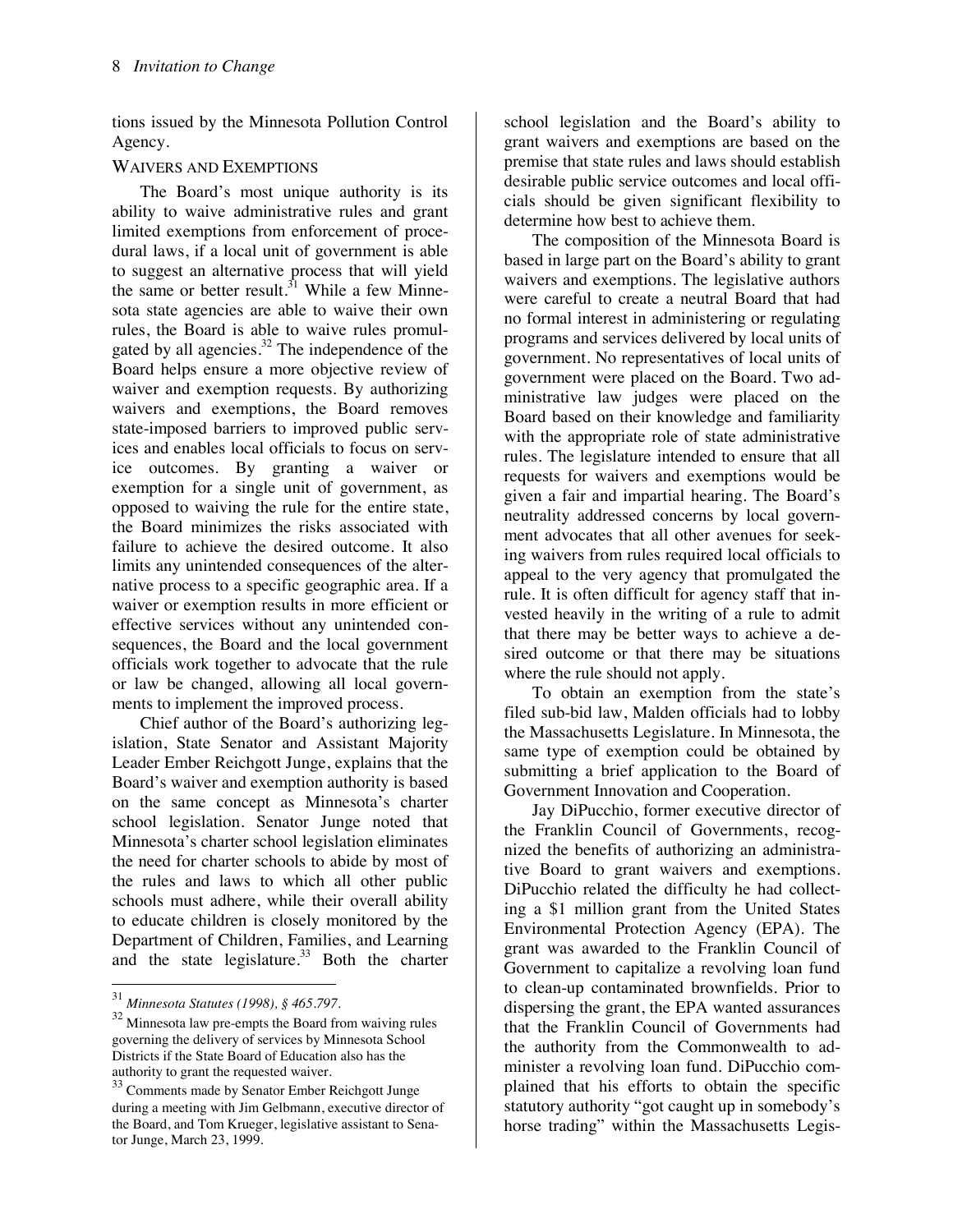lature. DiPucchio speculated that similar problems will occur if local governments must continue to rely on special legislation for waivers and exemptions from rules and laws.<sup>34</sup>

The Board's waiver and exemption authority has been found to be more useful than originally planned. Most waivers and exemptions have served the original purpose—authorizing alternative processes for achieving desired outcomes. Several waivers and exemptions have addressed problems brought on by the "one-size-fits-all" concept inherent in many administrative rules and procedural laws. Exemptions from procedural laws have been used by local governments and state agencies to address unintended consequences of specific laws when the legislature was in recess.

The most significant consequence of the Board's waiver and exemption authority is the effect it has had on other state agencies. The authority of an *independent* state entity to waive administrative rules of other agencies has helped change the culture within state agencies that regulate local services. State agency officials are now more receptive to new ideas for achieving desired outcomes. If state agencies continue to rigidly enforce their rules and laws, local officials may now appeal to the Board for the flexibility necessary to try new ideas. Consider how this change in mindset helped one local school district.

• The district's Teenage Parenting Program provided childcare services while the mothers

attended classes. When State Department of Human Service (DHS) staff learned of the program, they threatened to "shut the center down" because it was not licensed as a child care center. While the services were provided in district buildings and supervised by district staff, the center did not meet *all* of the prescriptive DHS requirements. Upon learning that the district had applied to the Board for a waiver, DHS inspectors quickly intervened, offering to grant variances from its own rules. A school district official wrote to the Board, "I have absolutely no doubt that your intervention resulted in this turnaround by DHS...thank you on behalf of those teenage mothers who will now be able to earn their high school diploma and have the dignity and success that goes along with that milestone." $35$ 

The following are a few examples of waivers and exemptions that have been granted by the Board.

• Itasca County sought Board approval to substitute a "managed care model" for the existing fee-for-service system used to fund chemical dependency treatment services. Under the feefor-service system, the county sends eligible clients to licensed service providers and requests authorization for services from the State Department of Human Services (DHS). DHS authorizes services and forwards a blank invoice to the provider. The provider serves the client and returns the invoice to the county for payment. The county sends the invoice to DHS.

#### **Table 1. Itasca County Chemical Dependency Treatment Program**

Number of clients served, total expenditures, and total reimbursements received from the state of Minnesota, before and after waiver

| Year                  | <b>Number of Placements</b> | Total Spent (\$) | Total Received from State (\$) |
|-----------------------|-----------------------------|------------------|--------------------------------|
| 1992                  | 217                         | 560,000          | 380,000                        |
| 1993                  | 170                         | 520,000          | 355,000                        |
| 1994                  | 163                         | 495,000          | 425,000                        |
| 1995                  | 203                         | 622,000          | 496,000                        |
| 1996                  | 238                         | 708,000          | 552,000                        |
| <b>WAIVER GRANTED</b> |                             |                  |                                |
| 1997                  | 235                         | 455,000          | 530,000                        |
| 1998                  | 215                         | 497,000          | 475,000                        |
| 1999                  | 205                         | 420,000          | 420,000                        |

<sup>&</sup>lt;sup>34</sup> Telephone conversation with Jay DiPucchio, Franklin Council of Governments, July 29, 1999.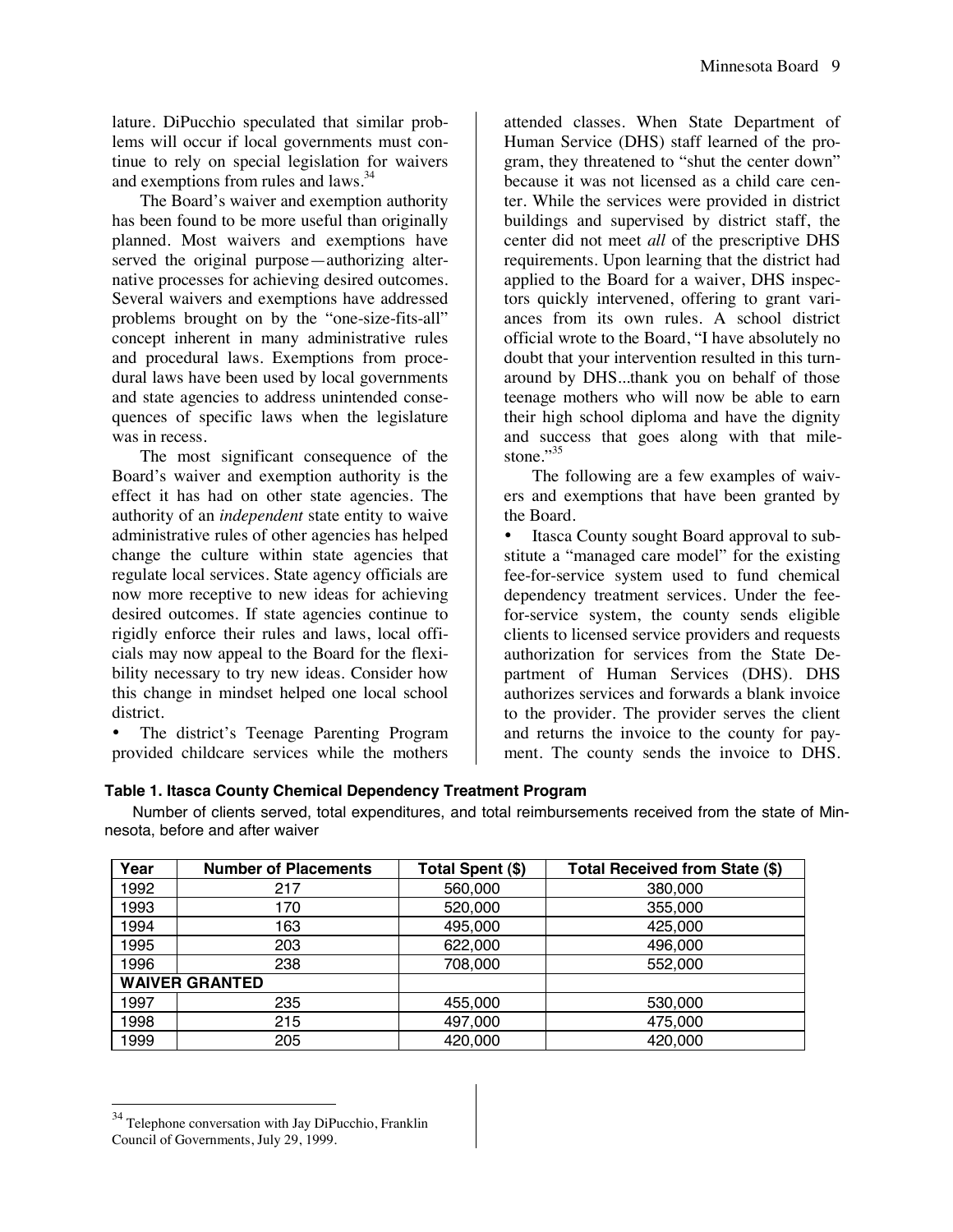DHS pays the vendor, bills the county for its share of the services, and collects any third or first party reimbursements. The system repeats itself for every client. Itasca County proposed a pilot project whereby the fee-for-service chemical dependency treatment system is replaced by a managed care system. The new system has saved the state and the county an average of \$225,000 annually (a 32 percent reduction), without impairing the level of service provided. The Board continues to monitor this project for possible statewide implementation.36

Lake of the Woods County on the Canadian border demonstrated that the Board's waivers and exemptions could be used to address situations where "one size" doesn't fit all. Minnesota state law requires counties to publish their financial statements in two newspapers of general circulation. The counties must select the second newspaper using a competitive bid process. (The county automatically publishes the notice in its official designated newspaper.) In Lake of the Woods County, there are only two newspapers of general circulation. Prior to requesting a waiver from the Board, Lake of the Woods County was spending \$3.45 per column inch to publish its financial statement in the second newspaper. The Board exempted the county from enforcement of the publication requirement, authorizing the use of a competitive bid to select one newspaper for publication of the full financial statement. In the second newspaper, the county agreed to publish a notice informing readers a copy of the financial statement is available upon request. Using the newly authorized process, the county obtained a low bid of \$0.97 for publication of the financial statement—an annual savings of \$1,257 for county taxpayers.37

1

The Board's exemptions have also played a role in addressing unintended consequences of certain laws.

• The 1995 state legislature enacted legislation requiring all appeals to state-ordered Cost of Living Adjustments (COLA) for child support payments to be discussed in a conference with county staff prior to being submitted to an Administrative Law Judge for adjudication.<sup>38</sup> The purpose of the conference was to attempt to resolve differences prior to submitting the case to an Administrative Law Judge. The law allowed no discretion for foregoing the conference, even if all affected parties were in agreement on an alternative COLA arrangement. In the largest Minnesota counties, this statute would require hundreds of apparently unneeded conferences. With the strong support of the Minnesota Department of Human Services, the Board exempted Hennepin, Washington, Anoka, Dakota, and Saint Louis Counties from enforcement of the 1995 law. The 1996 legislature corrected the statute.

#### ENCOURAGING VOLUNTARY MERGERS

With 3,501 units of government, Minnesota ranks seventh in the United States in the total number of local governments.<sup>39</sup> One city, Tenny, has a total population of four people; each serves as either the Mayor, the Clerk, the only Council member, or the Treasurer.<sup>40</sup> Although Minnesota's love affair with its local governments is the source of considerable civic pride, it is not the most efficient means of delivering public services. State officials have often tried, usually without success, to encourage local governments to consolidate to take advantage of certain economies of scale. During the 23 years preceding the creation of the Board, there were a total of five local government consolidations. The Board's locally driven, flexible consolidation process and the availability of funds to offset some of the short-term costs have stimulated renewed interest in consolidations. During the past five years, the Board has assisted six suc-

 $\ddot{\phantom{a}}$ 

<sup>&</sup>lt;sup>35</sup> Letter to the Board from Dr. John Regan, assistant superintendent for South Washington County Public Schools, dated August 28, 1996.

<sup>&</sup>lt;sup>36</sup> The savings achieved by this waiver/exemption are summarized in the county's semiannual status report to the Board, dated July 29, 1999. The status report shows total annual referrals and expenditures for the Chemical Dependency Treatment Program. A comparison of pre- and post- waiver expenditures and caseloads shows an average reduction of \$225,000 in total annual expenditures after the waiver was granted.

 $\frac{37}{37}$  Savings data obtained from annual reports filed with the Board by Lake of the Woods County, dated May 17, 1995 and May 20, 1996.

<sup>38</sup> *Laws of Minnesota, 1995,* Chapter 257, Article 5, Section 8.

Statistical Abstract of the United States 1998, Table 497, p. 305.

<sup>40</sup> *1999 Directory of Minnesota City Officials,* published by the League of Minnesota Cities, p. 235.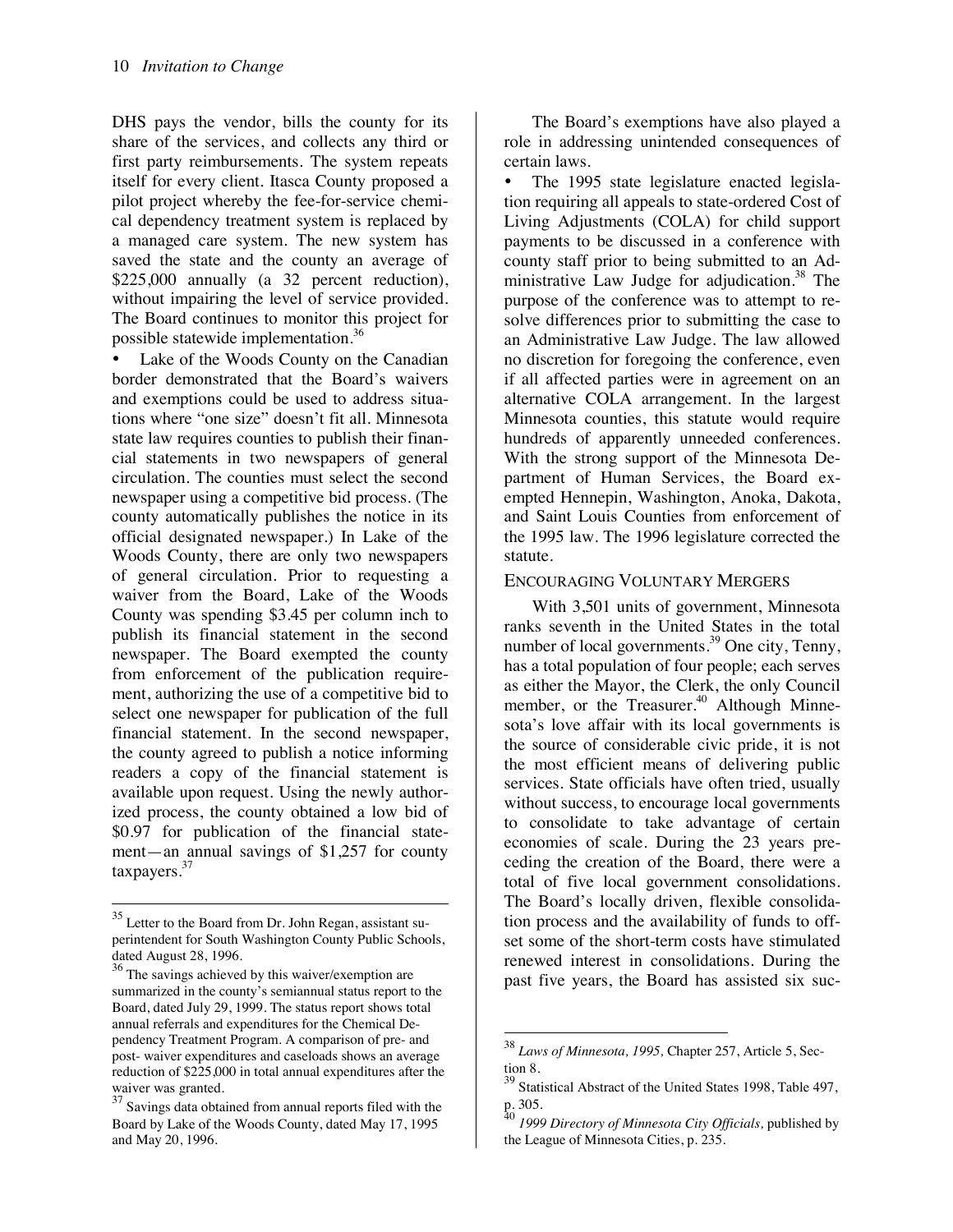cessful consolidations and is actively working on 10 potential consolidations.

The Board's authority to approve mergers of local communities is statutorily referred to as the Cooperation and Combination Program.<sup>41</sup> The program is based on the concept that local governments that intend to merge often require a period of courtship—cooperation—before the merger actually occurs. Board officials have often equated the process to the "engagement" period in which a couple prepares for an impending marriage.

Under the Board's Cooperation and Combination Program, the governing bodies of two or more local units of government develop a plan. The plan, which may be implemented over four years, must specify the steps that will be taken prior to and after a merger takes place. The plan must specify the future disposition of municipal facilities, employees, and bonded debt of the participating local governments. Recognizing that the potential loss of office for elected officials can be a major obstacle to mergers, the legislation authorizes all existing officeholders to retain their positions until their current terms expire. The Board does not concern itself with how these issues are to be addressed in the plan—it simply wants all arrangements to be in writing so that there are no surprises after the merger is implemented. After the participating governing bodies and the Board approve the plan, referendums are scheduled in each community to assure the public is supportive of the merger.

Two mergers offer insight into the Board's process for Cooperation and Combination.

• On January 1, 1997, the cities of Norwood and Young America implemented a locally developed plan approved by the Board to become the City of Norwood Young America. (Agreeing on a name is often the most difficult obstacle to consolidation.) The merger of the two communities was projected to save nearly \$55,000 annually.42

• Also on January 1, 1997, the cities of Redwood Falls and North Redwood merged using the statutory authority of the Board to approve

 $\overline{a}$ 

the merger. Prior attempts to merge the two cities were unsuccessful, due in large part to a need to replace North Redwood's entire municipal water system. Redwood Falls officials were understandably reluctant to assume liability for the deficient system. With financial assistance from the Board, North Redwood's water system was replaced, thus paving the way for a successful consolidation.43

The editors of the Minneapolis-based *Star Tribune* have praised the Board's merger process:

Voters this month approved two municipal mergers in Minnesota, the first such pairings sanctioned by Minnesota's Board of Government Innovation and Cooperation. Slightly over two years old, the board has already proved itself a valuable stimulator of local interagency collaboration and a useful tool to help local governments secure needed waivers from state mandates. Municipal mergers thus become the board's third successful means of improving services and operations of local government....For numerous small communities, and some not so small, municipal mergers can help make government simultaneously more efficient and less expensive—both valuable outcomes in this era of scarce government resources. 44

#### FACILITATING DIALOGUE

Although it is not specified in the Board's authorizing legislation, the Board has also begun facilitating discussions between state, county, city, township, and school district officials focused on opportunities to work together toward common goals. Every two years, the Board staff work with state legislators to host regional forums to bring all elected and senior appointed officials together for a Saturday morning or an evening to discuss the mutual challenges facing all levels of government. The forums provide local officials with an opportunity to share their concerns and their ideas for working together to

<sup>41</sup> *Minnesota Statutes* (1998), § 465.81.

<sup>42</sup> Plan for Merger and Implementation: City of Norwood City of Young America, Adopted by the City Councils September 11, 1995 and September 12, 1995.

 $43$  Cooperation and Combination Plan submitted to the Board by the Cities of Redwood Falls and North Redwood, March 16, 1995.

<sup>44</sup> *Star-Tribune* editorial, November 20, 1995.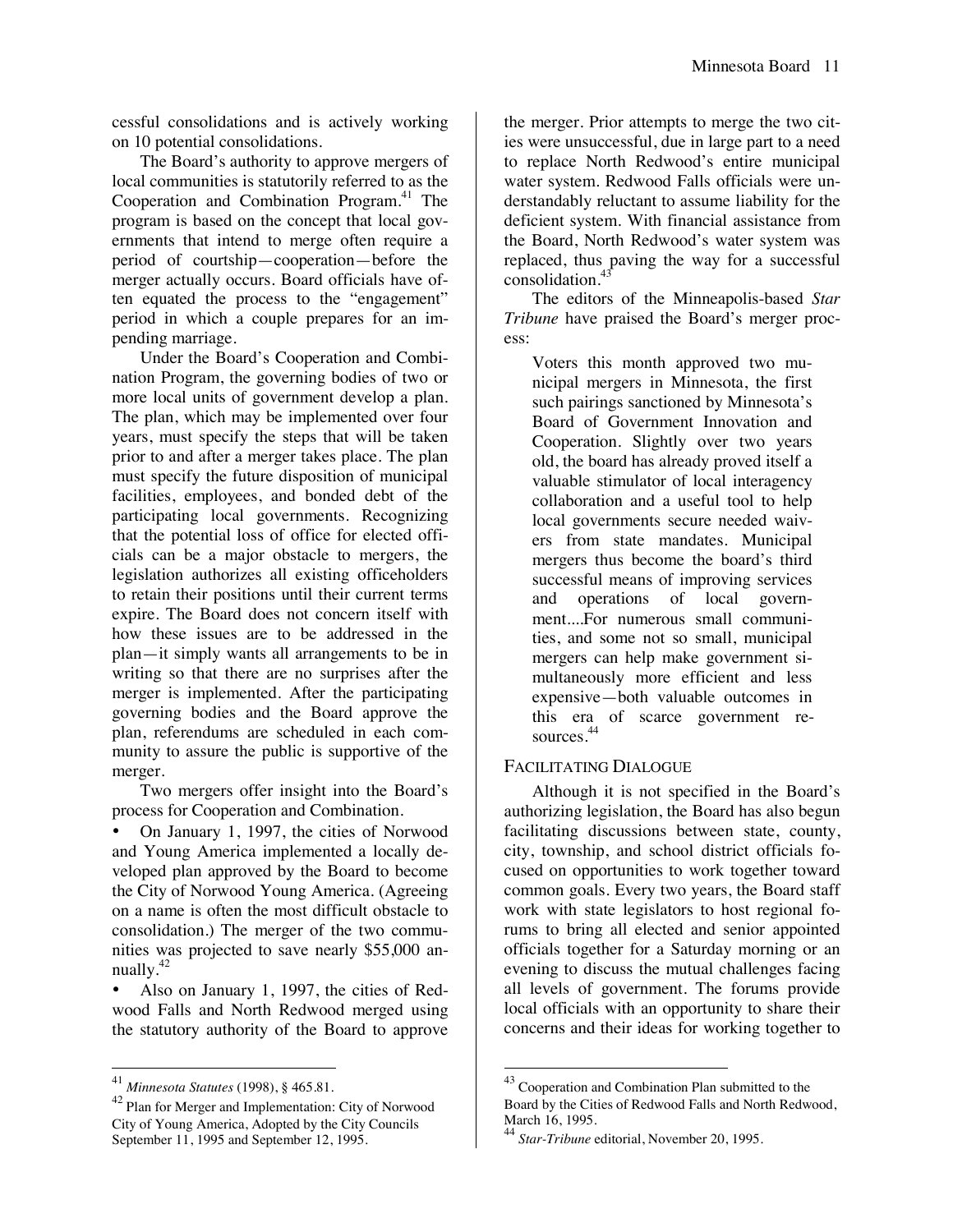address them. These forums often result in cooperative initiatives. Individual local government associations, such as the League of Minnesota Cities, the Association of Minnesota Counties, the Minnesota Association of Townships, and the Minnesota School Boards Association, often host conferences for their members—but there are few opportunities for officials from all levels of government to gather to discuss how to improve the delivery of public services. It was at one of these regional forums in Champlin, Minnesota, that city law enforcement officials, school officials, and county social service advocates came together to address the growing problem of teenage runaways.

A *Mankato Free Press* article reporting on one of these forums included the following observation by one citizen who was in attendance.

"This is the most positive thing I've seen happen in this area in my lifetime," said Ken Bunde, who probably attends more local government meetings than some elected officials. "You're doing a wonderful job. Thank you."<sup>45</sup>

Earlier this year, the Board co-sponsored a statewide conference focused on innovations in the delivery of public services. For the conference, the Board produced a publication entitled, *Innovations: Bright Ideas in Local Government—A Resource Listing of Minnesota Innovations.* The conference and the publication helped inform local officials from around the state about the efforts of other communities to improve the effectiveness and efficiency of public services.

#### THE CHALLENGES FACING THE BOARD

The Board is not without controversy, nor is it a panacea for solving all problems facing state and local governments at the turn of the millennium. The following is a brief discussion of some of the challenges the Board continues to face and its responses to those challenges.

#### *Initial Skepticism of Local Officials*

1

When Assistant Senate Majority Leader Junge first proposed legislation creating the Board, not all local officials enthusiastically embraced the idea. Tim Flaherty, a lobbyist repre-

senting many local governments in Greater Minnesota, $46$  recalls a meeting between local government lobbyists and Senator Junge that occurred during the 1993 legislative session. After describing her proposal to the lobbyists, Senator Junge asked for their input. Not wanting to offend the Assistant Majority Leader, most lobbyists were diplomatically complimentary of the idea. When Senator Junge left the room, Flaherty exploded. "Are you guys crazy? This is the worst piece of legislation I've seen in a long time. It will never work. It will simply be a way to give state grants to key legislative districts." Four years later, when introducing the Executive Director of the Board to a statewide conference of city officials, Flaherty recounted the meeting, stating, "I'm up here today eating crow. The Board has been successful. The waivers have proven very beneficial and the grant process is as objective as they come. I encourage you to look at the many opportunities the Board has for your cities."<sup>47</sup>

Flaherty's evolving appreciation of the Board is typical of the gradual increase in support the Board has gained among local officials throughout the state. The Board's ability to win the support of local government advocates has helped it overcome attempts by several state officials to eliminate the Board.

### *Some State Officials Continue to Question Competitive Grants*

In the governor's budget recommendations to the 1999 Minnesota Legislature, the following notation appeared after the Board's budget request:

"The Governor recommends eliminating the Government Innovation and Cooperation Board. The Governor believes that local governments benefit from innovative and cooperative efforts and that these types of activities will continue to

1

<sup>&</sup>lt;sup>45</sup> Mark Fischenich, "Officials have heart-to-heart on why they work apart," *Mankato Free Press,* Mankato, Minnesota, January 9, 1996, p. 15.

<sup>&</sup>lt;sup>46</sup> The term "Greater Minnesota" is a Minnesota colloquialism viewed as a more politically correct way of referring to areas of Minnesota outside the Twin Cities metropolitan area—often used in place of the term "rural Minnesota."

 $47^{\frac{47}{\sqrt{11}}}$  Comments made by Tim Flaherty, Executive Director of the Coalition of Greater Minnesota Cities, upon introducing Jim Gelbmann as speaker at a conference of city officials, September 11, 1997.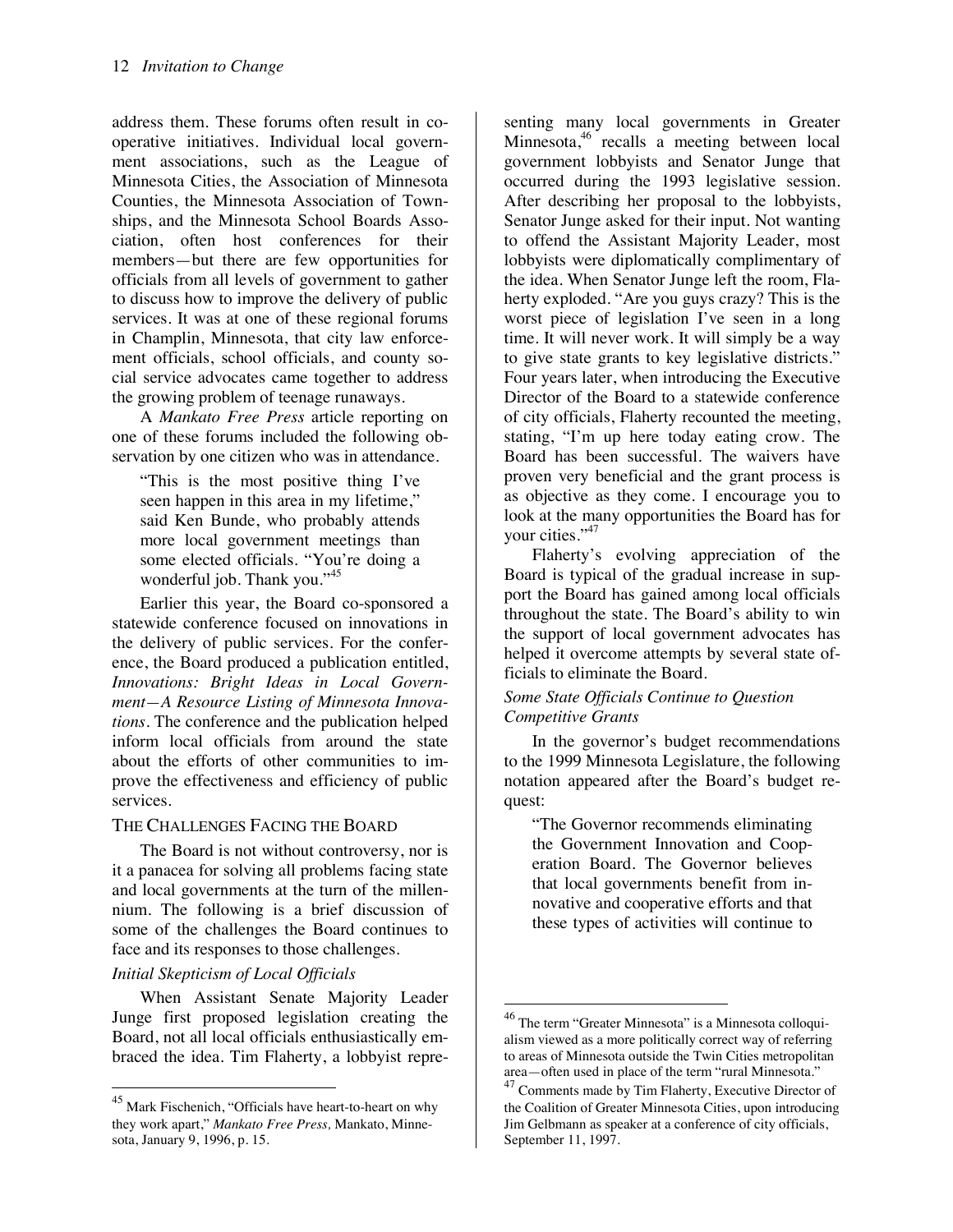take place without the state's financial support."48

State Representative Phil Krinkie, Chair of the House State Government Finance Committee, was less diplomatic. During markup of the House bill, Representative Krinkie exclaimed, "I don't understand why we have to bribe local governments to do what they should be doing on their own accord."<sup>49</sup>

The comments of Governor Ventura and Representative Krinkie underscore the most significant challenge facing the Board. Although the Board's full budget request was eventually approved by the 1999 legislature, and the Governor agreed not to use his line item veto authority to eliminate the Board's funding,  $50$  the Board continues to struggle with a perception held by key state officials that state dollars should not be used to fund these local projects. Proponents of the Board's budget requests have countered that the state sends over \$1 billion of discretionary aid per year to local governments to help hold local tax levies in check. Isn't it appropriate to spend \$1 million per year to help local governments develop more efficient means of providing essential public services?

#### *The Constitutionality of Exemptions from Enforcement of Procedural Laws*

Legal experts familiar with the Board's authority to grant temporary, limited exemptions from enforcement of procedural laws have often questioned its constitutionality. They have suggested that the ability of an administrative body to effectively void state statute may violate the Separation of Powers doctrine of the Minnesota Constitution. While none of the Board's exemptions have ever been challenged in Court, the Minnesota Attorney General's Office and other legal scholars believe the authority would withstand a court challenge. In the broadest sense, the Board's ability to exempt a local government from any enforcement action for violating a procedural law is analogous to the discretion law

 $\ddot{\phantom{a}}$ 

enforcement personnel administer on a daily basis when they observe a clear violation of a law. A police officer, a person who is charged with administering laws passed by a legislative body, who observes an individual making an illegal left hand turn may exercise discretion as to whether to enforce the law prohibiting that turn.

While there are no known court cases from which to draw clear parallels to determine the constitutionality of the Board's exemption authority, the Wisconsin Supreme Court did address a similar separation of powers issue when ruling on the case of Martinez v. Department of Industry  $(1992)$ .<sup>51</sup> In that case, the Court upheld the constitutionality of a legislative entity's ability to overturn the administrative rulemaking actions of a state executive branch agency. The Martinez case cites from a prior ruling in the 1978 case of State v. Washington<sup>52</sup> to conclude that "the separation of powers doctrine allows the sharing of powers and is not inherently violated in instances when one branch exercises powers normally associated with another branch."<sup>53</sup> The Martinez decision goes on to state that "legislative power may be delegated to an administrative agency as long as adequate standards for conducting the allocated power are in place. $54$ 

The constitutionality of the Board's authority to grant exemptions from enforcement of procedural laws was further strengthened in 1995 when the state legislature amended the Board's authorizing legislation, specifying that "an exemption from enforcement of a law terminates ten days after adjournment of the regular legislative session held during the calendar year following the year when the exemption is granted, unless the legislature has acted to extend or make permanent the exemption.<sup>55</sup> In practice, the Minnesota Legislature has enacted a single Board housekeeping bill each year extending all exemptions granted the previous year for a specified period of time.

1

<sup>&</sup>lt;sup>48</sup> Minnesota's Biennial Budget Recommendations-State Government 2000-01, p. F-47.

<sup>49</sup> Comments by Representative Phil Krinkie during a meeting of the House State Government Finance Committee, April 14, 1999.

 $\frac{50}{50}$  Governor Ventura did use the line item veto to eliminate over \$160 million in funding for other projects that were not in his budget request.

<sup>&</sup>lt;sup>51</sup> 478 North Western Reporter, 2d Series, p. 583.

<sup>52 266</sup> North Western Reporter, 2d Series, p. 597.

<sup>53 478</sup> North Western Reporter, 2d Series, p. 585.

<sup>54 478</sup> North Western Reporter, 2d Series, p. 583.

<sup>55</sup> *Minnesota Statutes* 1998, § 465.797, Subd. 5.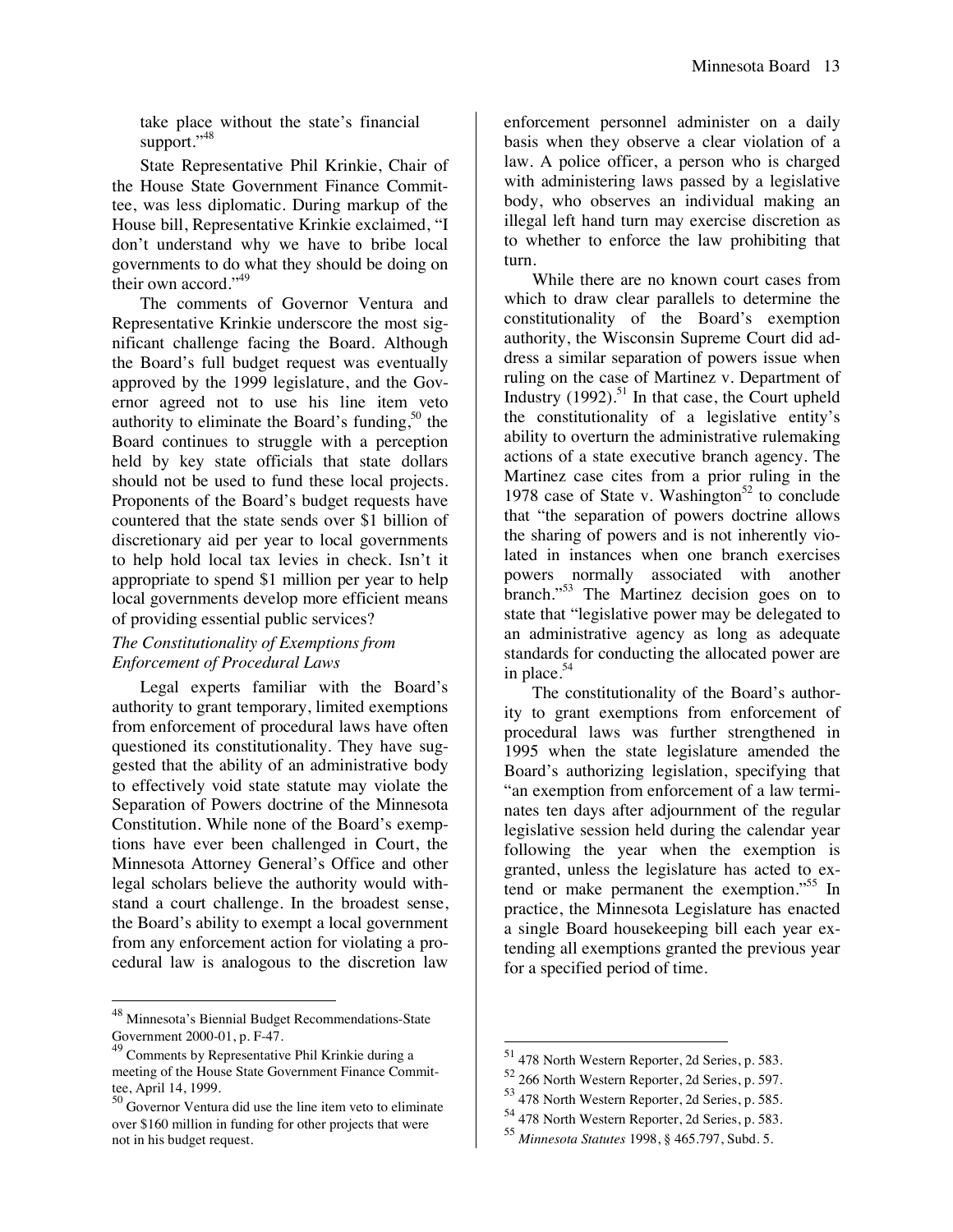### *The Counter-Cyclical Nature of the Board's Programs*

During the past two years, as both the national and Minnesota economies have flourished, the number of applications the Board has received for its competitive grants and waivers has declined markedly. During the mid-1990s, when local governments were struggling to balance budgets, local officials sought opportunities to reduce expenditures without impairing the level of service they provided. Now that the economy has strengthened considerably, there is less pressure on local officials. Successful businessmen know that they need to take advantage of a healthy economy to prepare their businesses for less prosperous times. Local officials need to learn the same lesson.

# A MASSACHUSETTS INITIATIVE TO PROMOTE MORE EFFECTIVE **GOVERNMENT**

Minnesota and Massachusetts share a number of relevant characteristics: State and local governments in both states have a long history of high taxes and high spending.<sup>56</sup> Property taxes paid by residents are among the highest in the nation.<sup>57</sup> There is a strong perception by local officials that state rules and laws are overly prescriptive. Local officials agree that local governments should be afforded greater levels of flexibility for determining how best to achieve outcomes established by the state. Minnesota and Massachusetts continually rank very high on various surveys rating the quality of life in each of the 50 states. These rankings are influenced by the high quality of public services available to their citizens.58 Efforts to reduce substantially the level of public services provided as a means of reducing state and local tax rates would likely meet with resistance. Despite strong public support for existing levels of public services, there

1

is also strong public support for significant tax relief. A relatively large percentage of employees in both states belong to labor unions.<sup>59</sup>

Massachusetts Governor Paul Cellucci and the leadership of the Massachusetts Legislature should look to the Minnesota Board of Government Innovation and Cooperation as a model for promoting more efficient and effective government. What has served as an effective tool for Minnesota's local governments could also work in Massachusetts.

When discussing the prospects of replicating the Board in Massachusetts, several individuals knowledgeable about Massachusetts's government questioned whether public employee unions would perceive the initiative to be against their self-interests. Similar concerns were heard in Minnesota when the Board's authorizing legislation was debated by the 1993 state legislature. To address those concerns, the Minnesota legislation specifically requires local governments that apply for a waiver or grant to notify any exclusive representative of the local government's employees, if those employees may be affected. $60^{\circ}$  Throughout the history of the Board, only one employee representative has ever raised concerns about an application for a waiver, exemption, or grant.<sup>61</sup>

### GUIDELINES FOR A MASSACHUSETTS INITIATIVE

1

The following are guidelines for Governor Paul Cellucci and the Massachusetts Legislature to consider in the development of an initiative

<sup>56</sup> *Statistical Abstract of the United States 1998,* Table 597, p. 322; relative to all taxes levied per capita in 1997, Minnesota ranks 4<sup>th</sup> highest, and Massachusetts ranks 6th among the 50 states.

<sup>57</sup> *State Fact Finder 1999,* published by Congressional Quarterly, Washington, D.C., Table F-7, p. 142, relative to property taxes paid per capita in 1995, Minnesota ranks 13th highest among the 50 states, Massachusetts ranks 8th highest among the 50 states.

<sup>58</sup> *State Fact Finder 1999,* published by Congressional Quarterly, Washington, D.C.

<sup>59</sup> *Statistical Abstract of the United States 1998,* table 714, p. 445; relative to the percent of workers who are union members, Minnesota ranks  $7<sup>th</sup>$  highest, and Massachusetts ranks 17th among the 50 states.

<sup>60</sup> *Minnesota Statutes (1998),* § 465.797 through § 465.801. The pertinent statute reads, "A copy of the application (for a waiver, exemption or grant) must be provided by the applicants to the exclusive representatives certified under section 179A.12 to represent employees who provide the service or program affected by the application."

 $61$  The representatives of the school social service workers organization initially opposed a grant application from seven school districts and three counties to merge the positions of county and school social service workers into a single position. The organization feared that its members might be forced to work 12 months per year, instead of the 9-month schedule currently used. The objection was withdrawn when the school districts and the counties agreed to allow them to participate in the planning activities.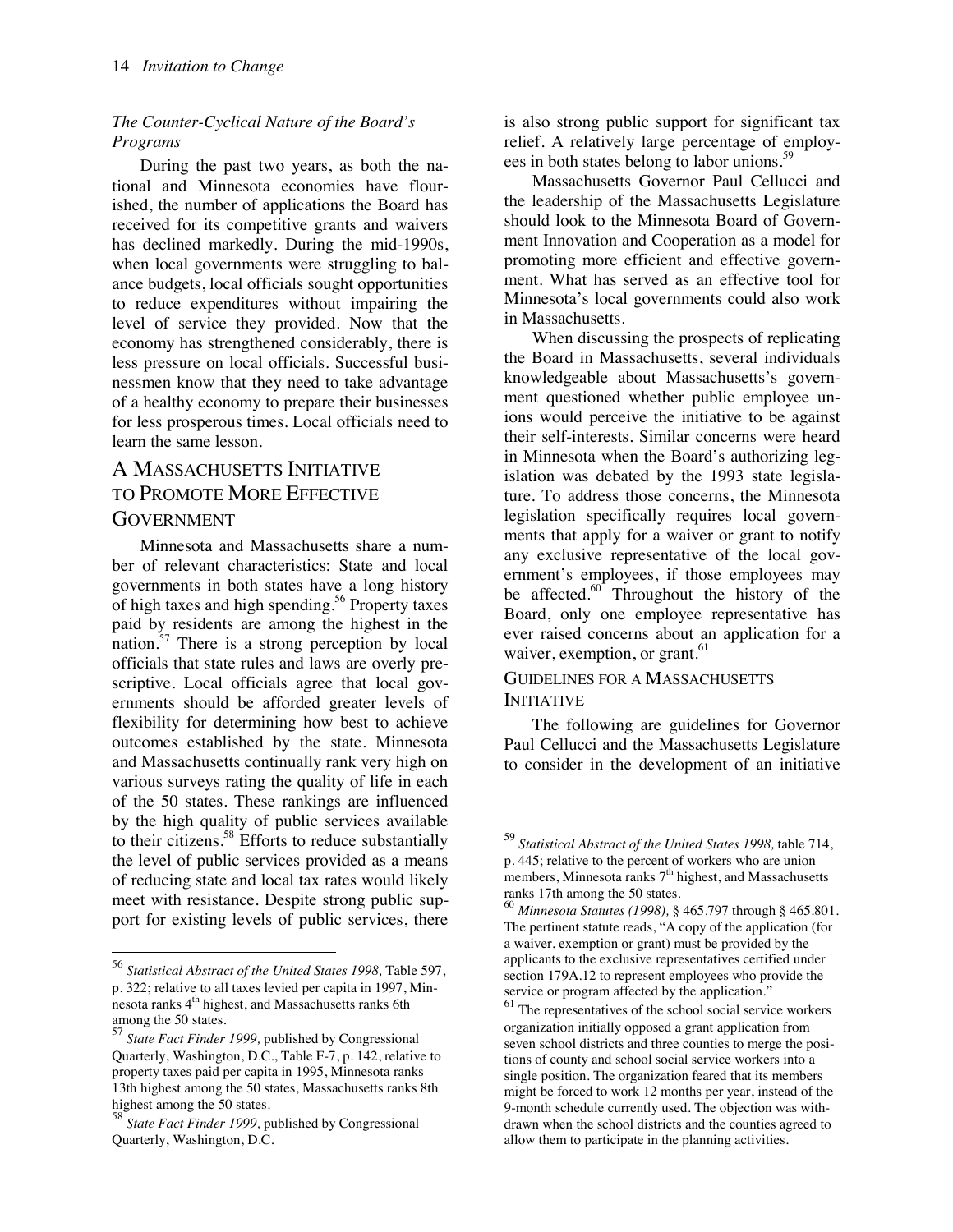modeled after the Minnesota Board of Government Innovation and Cooperation.

1) The new state entity should be governed by a Board comprised of an equal number of representatives from the executive and legislative branches of government. Unlike the Minnesota Board, Massachusetts should consider including one or more citizen representatives, appointed by the governor. The citizen representative is less likely to be constrained by "traditional" thinking as to how public services are delivered. Citizens will make decisions based on what makes the most sense—not by considering "how things have always been done."

2) Local government officials and representatives of state agencies that regulate local government programs or services should not be members of the Board. The Board should be an independent state entity, although to minimize administrative costs, the legislation should consider housing the Board within an existing state agency. The Board should be given an annual appropriation for its grant programs and administrative costs. The statute should limit the Board's administrative costs as a means of assuring stakeholders that the Board will not grow into a large state bureaucracy. $62$ 

3) The Board should be given the authority to award grants to local governments to promote the development and implementation of intergovernmental service delivery systems. The new intergovernmental service delivery systems may be used to replace service delivery systems for an existing service or to provide a new or enhanced service to respond to an emerging need. Grant awards should be made annually, using a competitive grant application process to be developed by the Board's governing body. Criteria should be included in statute to assist the Board in its review and rating of grant applications. Planning grants should be limited to \$50,000 per initiative; implementation grants should be limited to \$100,000 per initiative. Any exclusive representative of local government employees affected by the proposed grant must be given a copy of the application and allowed an opportunity to make an official comment on its merits.

 $62$  There is no such stipulation in Minnesota statute. The recommendation is based on the strong support among Minnesota Board members, legislators, and local officials for making certain that the Board's administrative expenditures are held to a minimum.

 $\ddot{\phantom{a}}$ 

4) The Board should have the discretion to require repayment of grants made to local governments *if the project funded by the Board successfully reduces the cost of delivering an existing public service.* The repayment, if required by the Board, should be based on the amount of savings achieved, should be proportional to the percentage of funding contributed by the state, and should not exceed the amount of the grant. All funds repaid should be used by the Board to assist new pilot projects. A similar repayment option was added to the Minnesota Board's authorizing legislation in 1997, when legislators began seeing the significant savings that were achieved through the implementation of these pilot projects.

5) The Board should be given the authority to grant waivers from administrative rules for any local unit of government, including school committees, that are able to suggest and willing to implement an alternative means of achieving the same or better outcome, without adhering to the rule. $63$  The Board should also be given the authority to grant temporary, limited exemptions from enforcement of a procedural law for any local government, school committee, or state agency that is able to suggest and willing to implement an alternative means of achieving the same or better outcome without adhering to the law. State agencies seeking an exemption must agree to limit the implementation of the exemption to an area of the state defined by specific political boundaries that are no larger than a single county. Exemptions granted by the Board must expire after the adjournment of the next regular session of the legislature in the calendar year following the year in which the exemption was granted, unless the exemption is extended by passage of legislation. The Board shall deny a requested waiver or exemption if it determines the waiver or exemption would result in due process violations, violations of federal law or the state or federal constitution, or the loss of services to people who are entitled to them. Any exclusive representative of local government employees affected by the proposed waiver or exemption must be given a copy of the applica-

 $\ddot{\phantom{a}}$ 

 $63$  The Minnesota Board may not currently waive rules governing services delivered by local school districts if the state board of education has the authority to grant a similar waiver. The Minnesota stipulation was placed in law under pressure from strong education lobbies.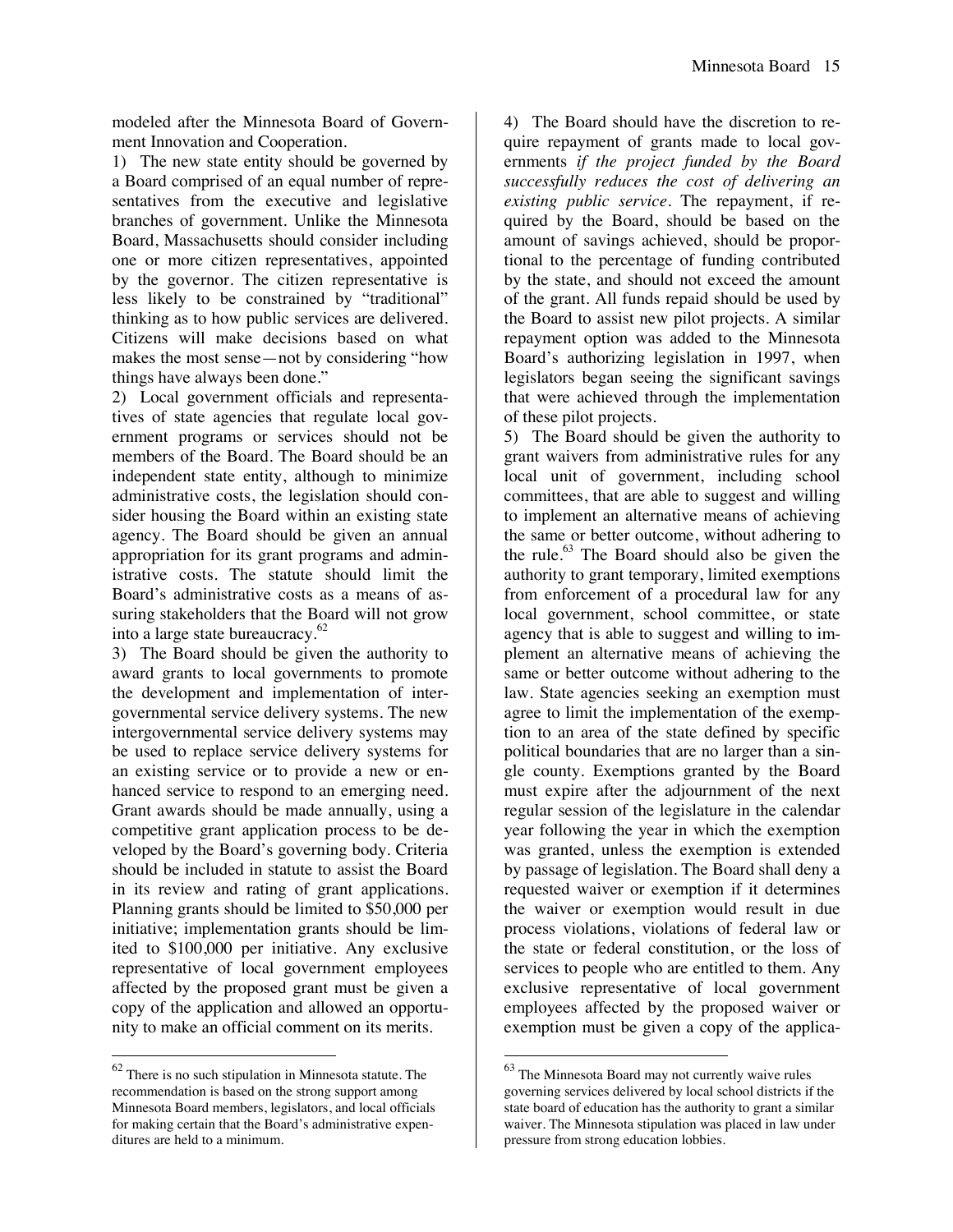tion and allowed an opportunity to officially comment on its merits.

6) The Board should also be given the authority to grant temporary, limited exemptions from non-procedural laws if a local government or state agency can demonstrate to the satisfaction of the Board that the cost of complying with the non-procedural law greatly exceeds the benefits that the law is intended to provide. State agencies seeking an exemption must agree to limit the implementation of the exemption to an area of the state defined by specific political boundaries that are no larger than an entire county. Exemptions granted by the Board must expire after the adjournment of the next regular session of the legislature in the calendar year following the year in which the exemption was granted, unless the exemption is extended by passage of legislation. The Board shall deny a requested waiver or exemption if it determines the waiver or exemption would result in due process violations, violations of federal law or the state or federal constitution, or the loss of services to people who are entitled to them. $<sup>64</sup>$  Any exclusive repre-</sup> sentative of local government employees affected by the proposed exemption must be given a copy of the application and allowed an opportunity to officially comment on its merits.

7) The Board should be given the authority to approve plans developed and approved by the governing bodies of two or more local governments to consolidate into a single unit of government. The plan shall provide details as to the steps that will be taken to implement the consolidation and the disposition of all employees, major assets, and bonded indebtedness of the individual local governments after the effective date of consolidation. The plan shall specify whether the bonded indebtedness of the individual units of government shall be merged, or whether the property owners of the area of each existing local unit of government shall continue to be held responsible for retiring the debts of the individual units of government. A plan for a merger, once approved by the Board, shall be presented to the citizens for approval through a referendum at a regular or special election. The

 $\ddot{\phantom{a}}$ 

Board should also be authorized to award state aid to consolidating local units of government to help overcome any financial barriers to a successful merger. The statute should specify criteria the Board shall use in making aid award determinations. The criteria shall require that expenditures for which the aid is to be used be directly related to the consolidation, that the expenditures would not be necessary if the consolidation were not to occur, and that the savings that will result from the consolidation are insufficient to cover the anticipated expenditures. The maximum amount of aid the Board may award to a single consolidation per year over a twoyear period shall be the lesser of 1) \$20 per capita based on the combined population of the participating units of government and 2) \$100,000. The Board should also be given the authority to give grants of not more than \$10,000 each to local governments to develop a consolidation plan.<sup>65</sup>

8) The Board should be statutorily required to hold regional forums for local officials. These forums should focus on opportunities for greater levels of intergovernmental cooperation in addressing issues of mutual concern.

9) The Board should be given an annual appropriation sufficient to fund 15 to 20 pilot projects per year, meet the potential demand for financial aid to overcome financial barriers to consolidation, and cover the Board's limited administrative expenses. Limiting the Board to funding 15 to 20 pilot projects per year will assure that only the best ideas are funded. Funding more projects would also place an added strain on the Board's small administrative staff who must monitor the implementation of all pilot projects.

10) To underscore the partnership between state and local governments that the Board represents, the Board's initial appropriation should be partially offset by a corresponding reduction in the base appropriation of discretionary aid to local units of government. The reduction should be equivalent to half the Board's initial appropriation. This partial offset of local aid may help

<sup>&</sup>lt;sup>64</sup> The Minnesota Board currently lacks this authority. Its exemptions are limited to enforcement of procedural laws. Local government advocates in Minnesota believe it is time to extend the authority of the Board to non-procedural laws as is proposed here.

<sup>65</sup> Financial limits on the Board's ability to assist local governments that are considering a consolidation are based on the experience of Minnesota's Board and are similar to the limits specified in Minnesota law. It is important that the financial aid be viewed as a means of addressing legitimate financial barriers and not as an incentive to consolidate.